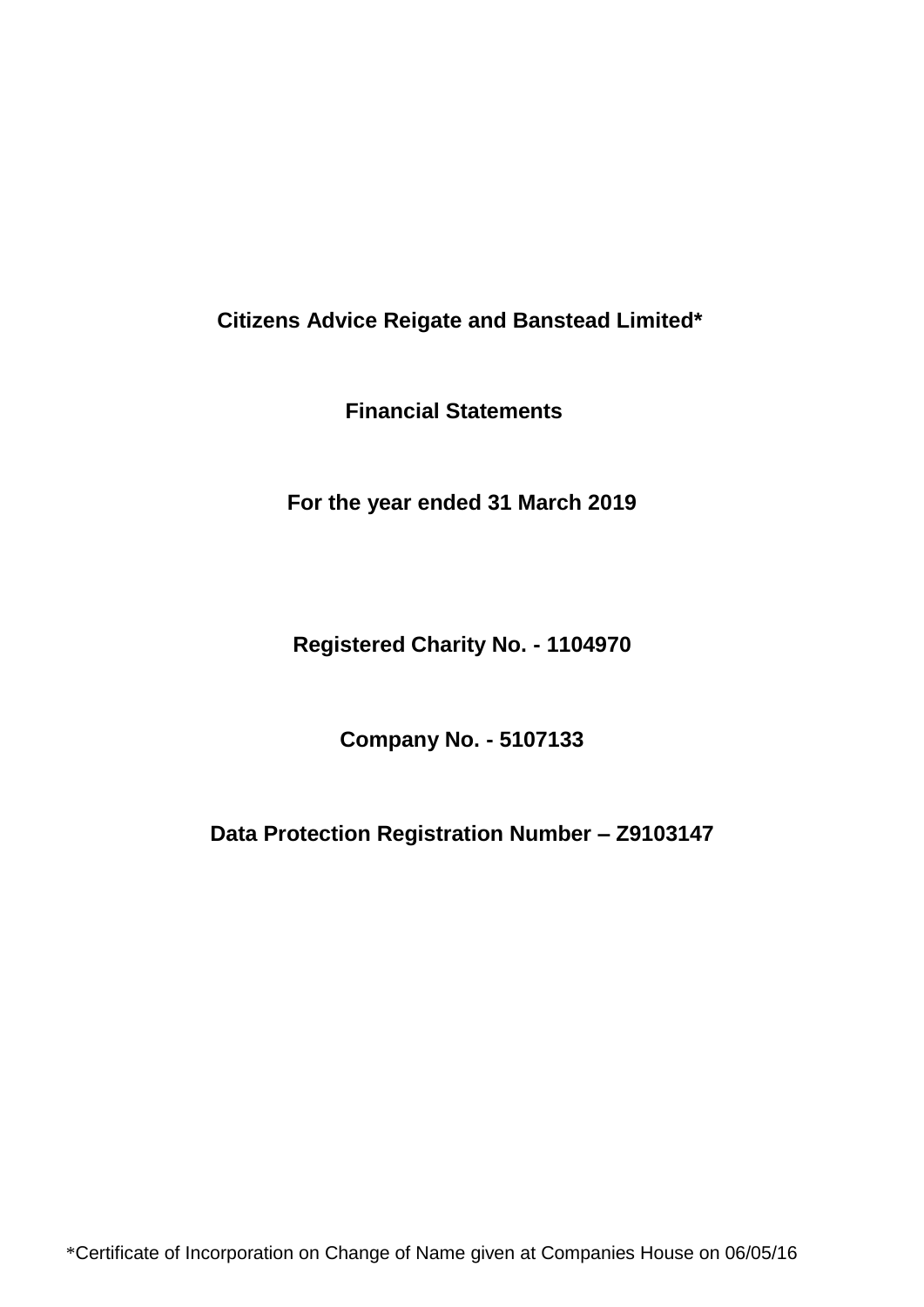# **Financial Statements**

# **For the year ended 31 March 2019**

# **CONTENTS**

| Report of the Directors and Trustees     | $3 - 12$ |
|------------------------------------------|----------|
| Independent Examiners Report             | 13       |
| <b>Statement of Financial Activities</b> | 14       |
| <b>Balance Sheet</b>                     | 15       |
| Notes to the Accounts                    | 16-24    |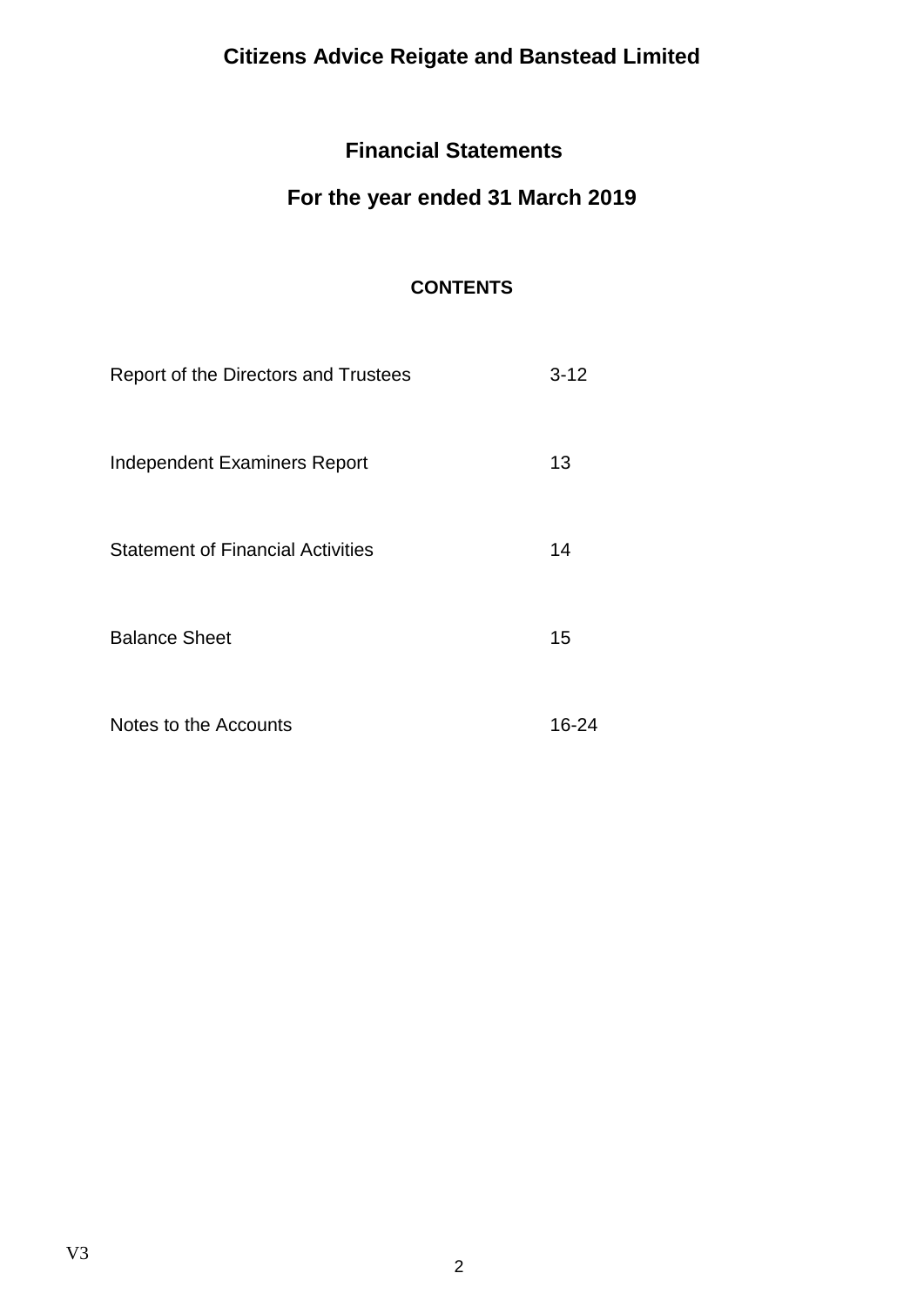## **Report of the Directors and Trustees**

The Trustees (who are also the Directors for the purpose of Company Law) have pleasure in presenting their annual report and financial statements for the year ended 31 March 2019. The provisions of the Statement of Recommended Practice "Accounting and Reporting by Charities" Statement of Recommended Practice applicable to charities preparing their accounts in accordance with the Financial Reporting Standard applicable in the UK and Republic of Ireland (FRS 102) effective January 2015, and comply with the Charities Act 2011, the Companies Act 2006, and the Memorandum and the Articles of Association.

### **1. REFERENCE AND ADMINISTRATIVE DETAILS**

| <b>Charity Name:</b>         | <b>Citizens Advice Reigate and Banstead Limited</b><br>(formerly known as Reigate and Banstead District Citizens Advice<br>Bureaux)                                    |
|------------------------------|------------------------------------------------------------------------------------------------------------------------------------------------------------------------|
| <b>Charity Registration:</b> | 1104970                                                                                                                                                                |
| Company Registration:        | 5107133                                                                                                                                                                |
| <b>Registered Office:</b>    | The Horseshoe,<br>Banstead,<br>Surrey<br><b>SM7 2BQ</b>                                                                                                                |
| Chairp:                      | <b>Richard Hoffman</b>                                                                                                                                                 |
| Bank:                        | <b>HSBC Bank plc</b><br>72 Station Road<br>Redhill<br>Surrey<br>RH <sub>1</sub> 1PN                                                                                    |
| Independent Examiner:        | Mr D Wheeler FCCA<br>Braidwood Wheeler & Co.<br><b>Chartered Certified Accountants</b><br>Goodman House<br>13a West Street<br>Reigate<br>Surrey<br>RH <sub>2</sub> 9BL |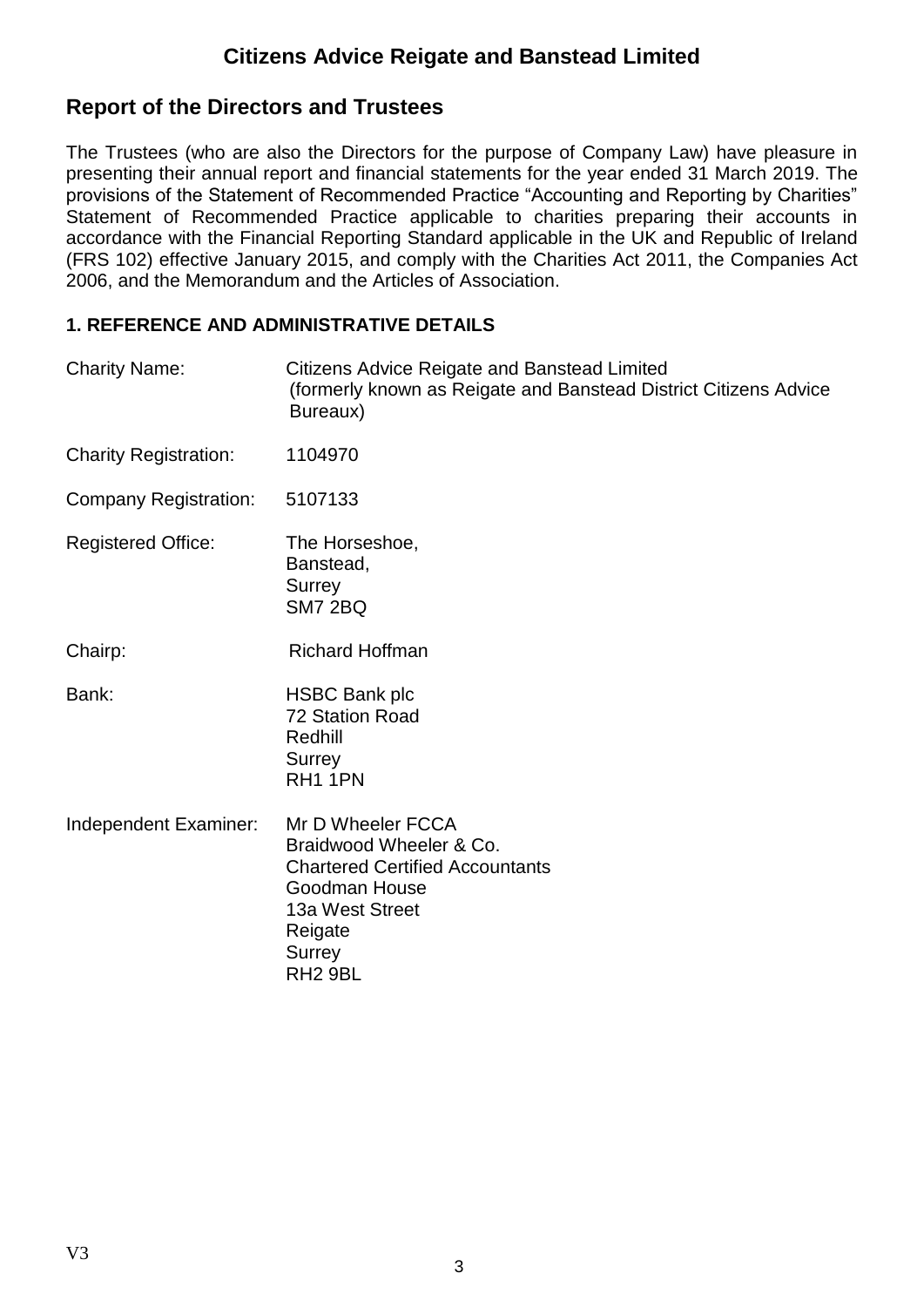# **Report of the Directors and Trustees**

The following people were directors/trustees of the charity during the year and/or on the date of approval of the report:

| <b>DIRECTORS/TRUSTEES</b> | <b>ROLE</b>       | <b>DATE APPOINTED</b> | <b>DATE RESIGNED</b> |
|---------------------------|-------------------|-----------------------|----------------------|
| J P Lavington             | <b>Trustee</b>    | 29.09.04              |                      |
| <b>T</b> A Stevens        | <b>Treasurer</b>  | 15.02.12              |                      |
| D Blayney                 | <b>Trustee</b>    | 16.05.12              |                      |
| <b>B</b> Jenkins          | <b>Trustee</b>    | 21.11.18              |                      |
| A Armstrong               | <b>Trustee</b>    | 14.05.14              | 24.05.18             |
| R Hoffman                 | Chair             | 14.05.14              |                      |
| S Mason                   | <b>Vice Chair</b> | 10.05.17              | 18.03.19             |
| J Thornton                | <b>Trustee</b>    | 24.03.18              |                      |

| <b>COUNCIL</b><br><b>REPRESENTATIVES</b> |                                                |
|------------------------------------------|------------------------------------------------|
| <b>Cllr Simon Parnall</b>                | Chipstead, Kingswood with Woodmansterne (RBBC) |
|                                          |                                                |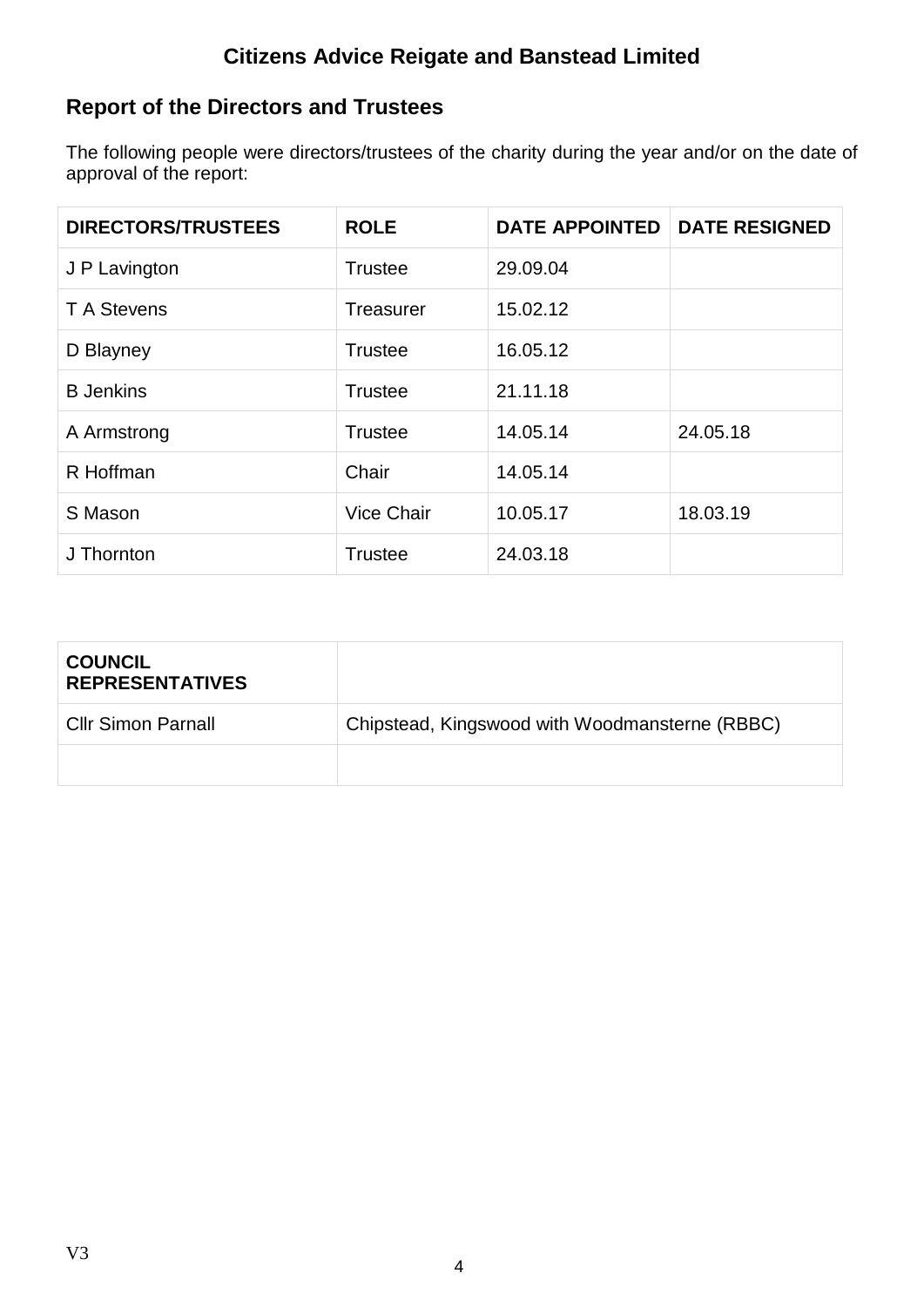## **Report of the Directors and Trustees**

## **2. STRUCTURE, GOVERNANCE AND MANAGEMENT**

## **Governing Document**

Citizens Advice Reigate and Banstead Limited (CAR&BL) is a registered charity and a company limited by guarantee. The maximum liability of each member is limited to £1. At 31 March 2019 the company had 6 Trustees (2018: 7) and 7 members (2018:10). The Company is governed by its Memorandum and Articles of Association which were amended on 06 May 2016 when the name was changed.

CAR&BL was incorporated as a company limited by guarantee on 20 April 2004. The charity commenced operations in 1939 at which date the assets and liabilities of the predecessor unincorporated CAR&BL were acquired.

The organisation changed its name from Reigate and Banstead District Citizens Advice Bureau to Citizens Advice Reigate and Banstead Limited on 06 May 2016.

### **Recruitment, Appointment of Trustees**

Trustees, who are also Directors of the Company, are appointed from the local community and must either reside or work in the UK. A Committee, made up of Trustees and chaired by the Chairperson is established to oversee the process for Board appointments. A separate process agreed by the Trustee Board is followed for the election of the Chair. At least two thirds of the Trustees must be elected by the members; the remainder may be co-opted by the Trustees. No other persons or bodies external to the charity are entitled to appoint persons to the Trustee **Board** 

### **Induction of Trustees**

Newly appointed Trustees are provided with a comprehensive induction through the provision of training materials and courses at a local and national level.

### **Organisational Structure**

CAR&BL is governed by its Trustee Board which is responsible for setting the strategic direction of the organisation and the policy of the charity. The Trustees carry the ultimate responsibility for its conduct and for ensuring that the charity satisfies its legal and contractual obligations. Trustees meet quarterly and delegate the day-to-day operation of the organisation to senior management. The Trustee Board is independent from management. A register of members' interests is maintained at the registered office and is available to the public.

CAR&BL fully updated its Information Assurance Policy in November 2017 and again in June 2019 in line with Citizen's Advice new guidance. The Trustee Board is satisfied that CAR&BL is compliant with that policy and an acceptable level of risk has been achieved. Quarterly RAIDs (Risks,Assumptions, Issues and Dependancy) are undertaken.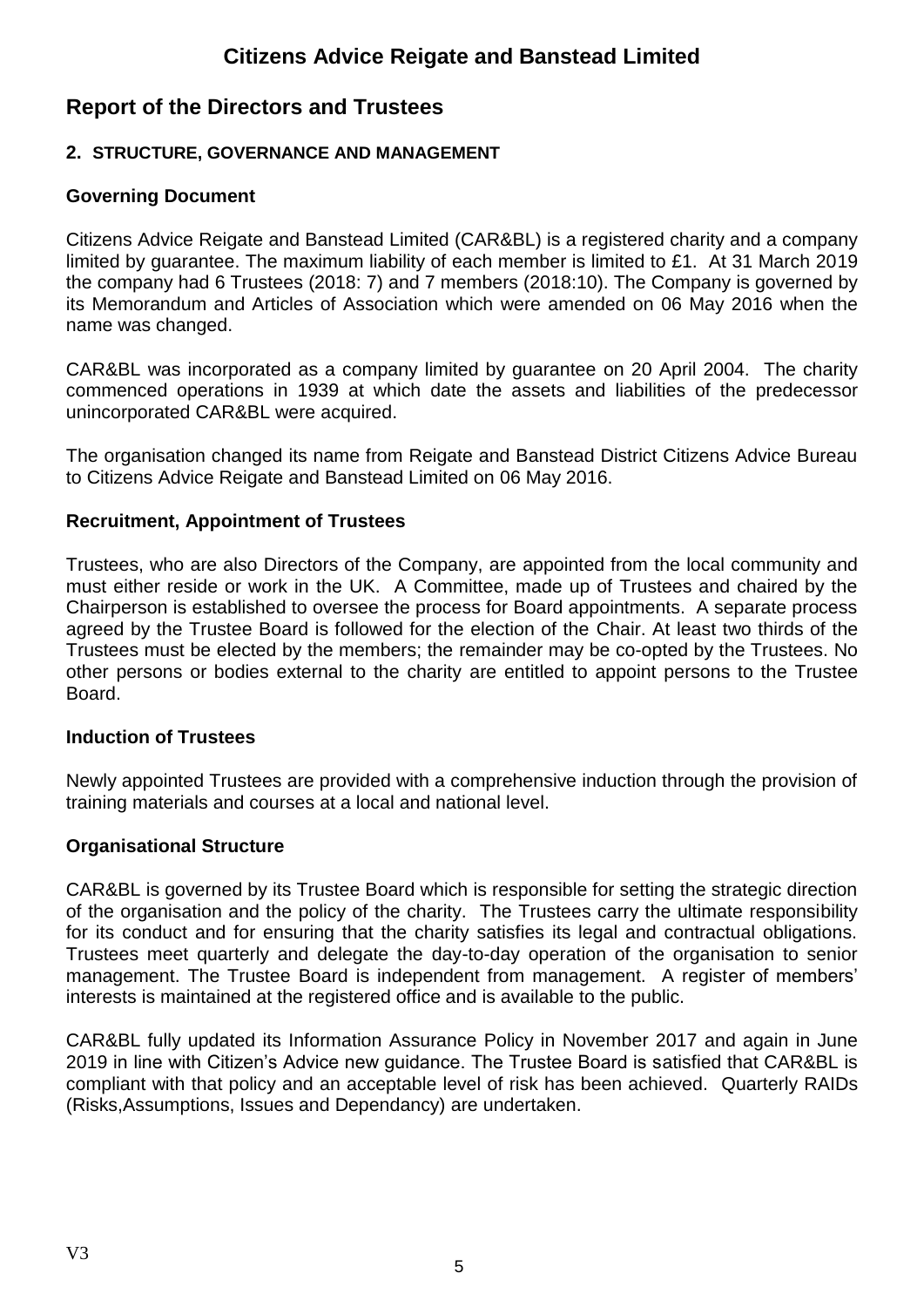## **Report of the Directors and Trustees**

## **Related Parties**

CAR&BL is a member of Citizens Advice, the operating name of the National Association of Citizens Advice Bureau, which provides a framework for standards of advice and casework management as well as monitoring progress against these standards. Operating policies are independently determined by the Trustee Board in order to fulfil its charitable objects and comply with the national membership requirements.

The charity also co-operates and liaises with a number of other advisory services, local charities and government departments on behalf of clients. Where one of the trustees is a trustee/director of another charity they may be involved in discussions regarding that other charity but not in the ultimate decision-making process.

## **Major risks**

The Trustees recognise that any major risks to which the charity is exposed need to be reviewed and systems put in place to mitigate those risks. To that end, CAR&BL is continually monitoring and managing its risk, reviewing the corporate risk register and ensuring action plans are in place to mitigate its key risks.

Included in external risks is that of the loss of funding. The effects of this have been minimised by the procedures in place, which have resulted in funding being secured from a variety of sources and costs being adjusted as far as possible to match income. The charity continues to seek to diversify its funding sources. Internal risks are minimised by the implementation of procedures for authorisation of all transactions and projects and to ensure consistent quality of delivery for all operational aspects of the charitable company. These procedures are periodically reviewed to ensure that they still meet the needs of the charity.

## **3. OBJECTIVES AND ACTIVITIES**

## **Objects**

The charity's objects are to promote any charitable purpose for the benefit of the community in Reigate and Banstead, by the advancement of education, the protection and preservation of health and the relief of poverty, sickness and distress.

## **Aims, Objectives, Strategies and Activities for the Year**

CAR&BL aims to provide free, confidential, impartial and independent advice and information for the benefit of the local community.

CAR&BL aims to positively influence the development of research and campaigns activity to ensure individuals do not suffer through a lack of knowledge or an inability to express their needs effectively.

In addition to the continuing provision of high quality advisory services to the local community the primary strategy for the year were to maintain the level of service during a premises move for the Redhill office and to 'set-up' a new 'Universal Support Help to Claim' service including dedicated webchat and telephone advice ready to start delivery 1 April 2019.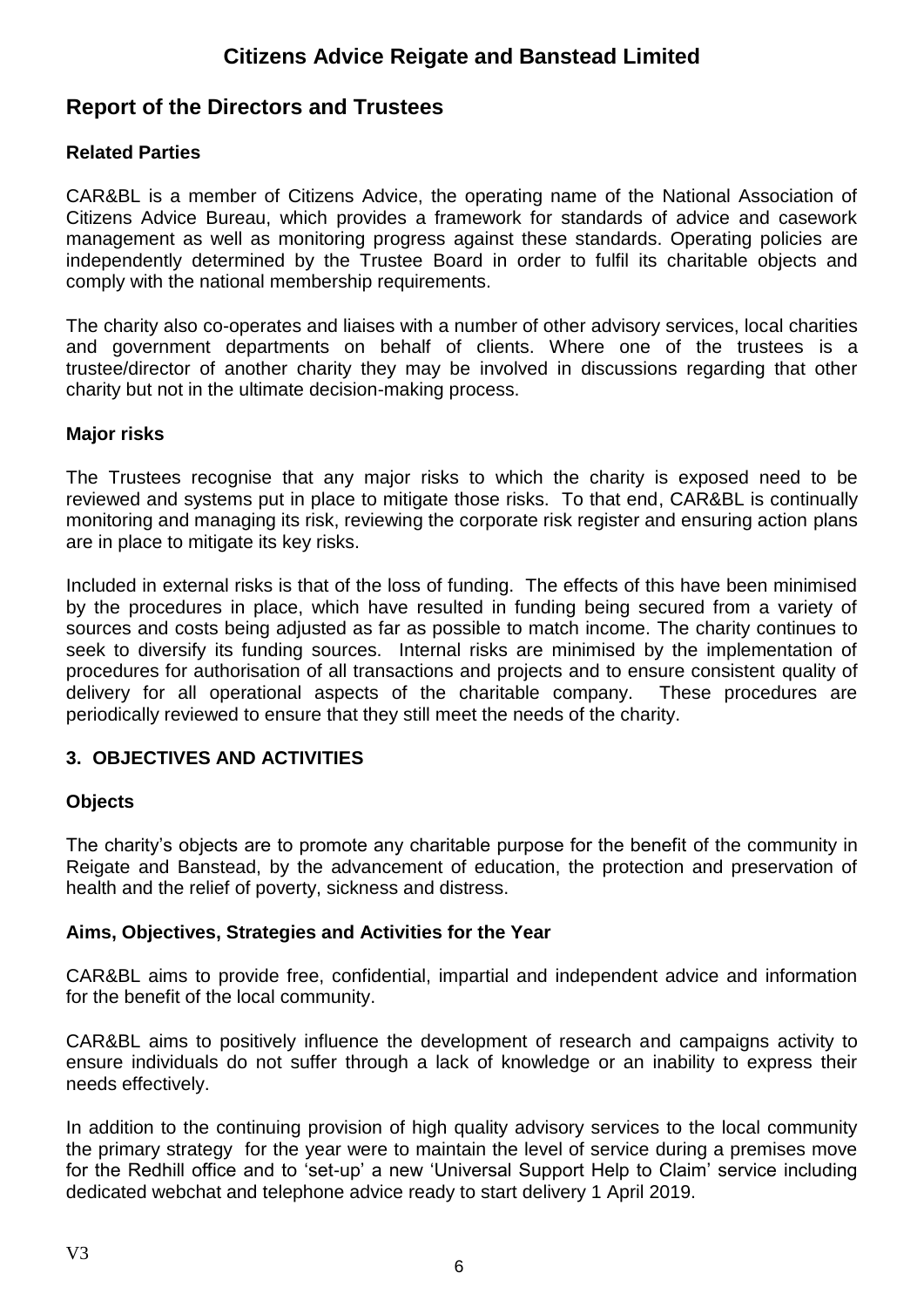## Report of the Directors and Trustees

## **Aims, Objectives, Strategies and Activities for the Year continued**

To obtain the necessary funding to provide services, applications are made to various local and national funding providers as opportunities arise.

## **Public Benefit**

The trustees have paid due regard to the Charity Commission's guidance on public benefit in deciding the activities undertaken by CAR&BL during the year. The trustees are satisfied that the information provided in the report and accounts meets the public benefit reporting requirements.

The principal activity of CAR&BL remains the provision of free, confidential, independent and impartial advice, information and advice for members of the public. This is provided through 2 offices in Redhill and Banstead with an outreach service provided in Horley, and Merland Rise Tadworth in conjunction with the local Foodbank. In addition to generalist advice we also provided specialist debt casework and specialist Welfare benefits advisory services.

Advice services were provided through face-to-face consultations, appointments, telephone, email, and postal correspondence at the main offices and various outreach locations throughout the Borough.

## **Contribution of Volunteers**

The charity receives help and support in the form of voluntary assistance in advising the public and administering the charity.

*61 (2018: 68) volunteers contributed 585 hours per week of volunteering work to CAR&BL during the year. The economic value of this help is estimated at £287,000 £(2018: £559,438) (local salary scales – not Outer London) in respect of the year 2018-19.*

## **4. ACHIEVEMENTS AND PERFORMANCE**

### **Charitable Activities**

The key achievements in the year include:

- *The successful completion of the second year of the Surrey County Council (SCC) funded Healthwatch Surrey project to provide independent advice and support to clients who have health or social care issues with NHS services. This led to an extension of the Service Level Agreement to March 2019.*
- *We have also provided assistance through the SCC Local Assistance Scheme (now renamed the Surrey Crisis Fund; 552 referrals were made to this scheme on behalf of CAR&BL residents. With the support of our local food banks, 504 referrals were made for grants from other charitable providers to assist some of our most vulnerable clients.*
- *We continue to support Raven Housing Trust tenants including debt advice and undertake Debt Relief Orders (DRO) and Bankruptcy applications.*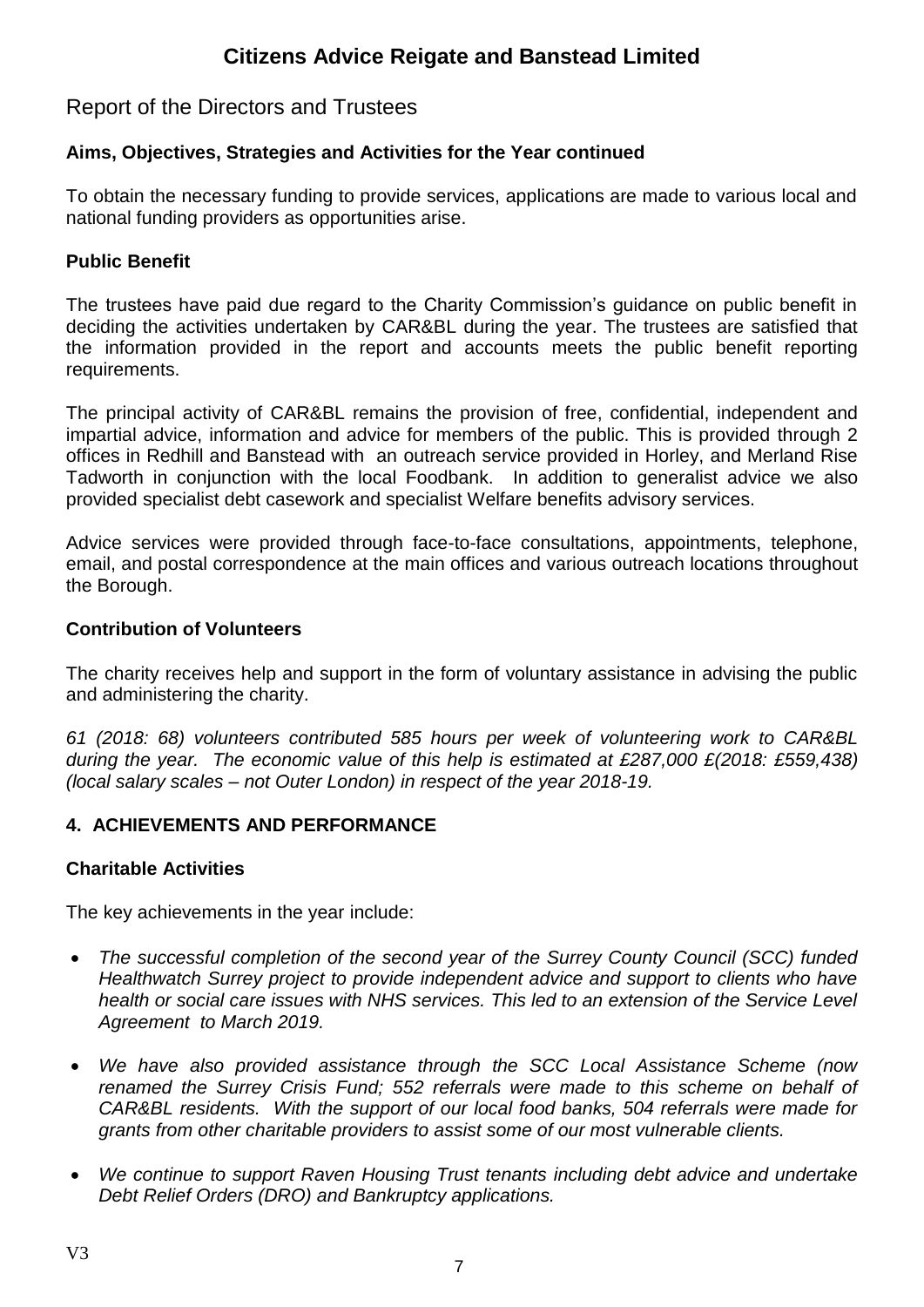# **Report of the Directors and Trustees**

## **Charitable Activities (continued)**

- *We continue to support residents in the Horley area notwithstanding the expiry in June 2018 of the specific funding from Community Foundation for Surrey for an Older Persons Adviser. We offer our full range of advice services to these residents, who are often suffering from long term health conditions. We also provide support to their carers.*
- *Following the closure of the Redhill Law Courts we supported clients from the R&B and wider East Surrey area who attended Crawley Magistrates Court (under the Guildford Court at Crawley) until the funding from the Access to Justice project expired in May 2018. These clients do not have legal representation and our specialist advisers provided support for them at court. Many of these clients have long term health conditions including mental health issues and the majority do not have any digital access or capability which puts them at a great disadvantage. There is a continuing need to expand video conferencing, or similar, as many clients find the accessibility of either court (Crawley or Guildford) very difficult to reach as many do not have access to their own transport and public transport is often prohibitively costly. The main aim of the court support was to play our part in trying to prevent homelessness arising form evictions within the area. We regret that we have been unable to continue this vital court support without dedicated funding.*
- *We continue to offer email advice through our volunteer advisers.*
- *In 2018-19 CAR&BL saw 3,490 clients (2018: 3,999) with 11,436 issues (2018: 11,138) The decrease in client numbers is partly because of i) the impact on available resources following the loss of various funding grants and ii) relocation to new (temporary) premises in Redhill during the year resulting in unavoidable closure for over 3 weeks iii) a reduction in client interview rooms at the new temporary Redhill premises negatively affecting our capacity to meet client demand iv) uncertainty about the timing of the enforcement of the Compulsory Purchase Order over the new temporary Redhill premises which made the application for future funding and the recruitment of volunteers difficult. Our ability to resource client demand was impacted by the increasing length and complexity of welfare benefit casework, our main enquiry area. Only one other organisation in the Borough, a local Housing Association, currently undertakes welfare benefit casework for local residents.*
- *33% of clients had long term health conditions (Census 2011 RBBC: 14%); 17% of clients were from the black, Asian and minority ethnic communities (Census 2011 RBBC: 9%)*

### *The main areas of advice issues were:-*

| Benefits and Tax Credits*        | 3169  | Housing                     | 1,292  |
|----------------------------------|-------|-----------------------------|--------|
| <b>Universal Credit*</b>         | 429   | Immigration and A           | 211    |
| Consumer                         | 364   | Legal                       | 522    |
| Debt                             | 1287  | Other                       | 1,165  |
| <b>Discrimination</b>            | 71    | Relationship                | 938    |
| Education                        | 33    | Tax                         | 116    |
| Employment                       | 1,082 | <b>Travel and Transport</b> | 170    |
| <b>Financial services</b>        | 140   | <b>Utiliites</b>            | 91     |
| <b>Health and Community Care</b> | 355   | <b>Total New Issues</b>     | 11,436 |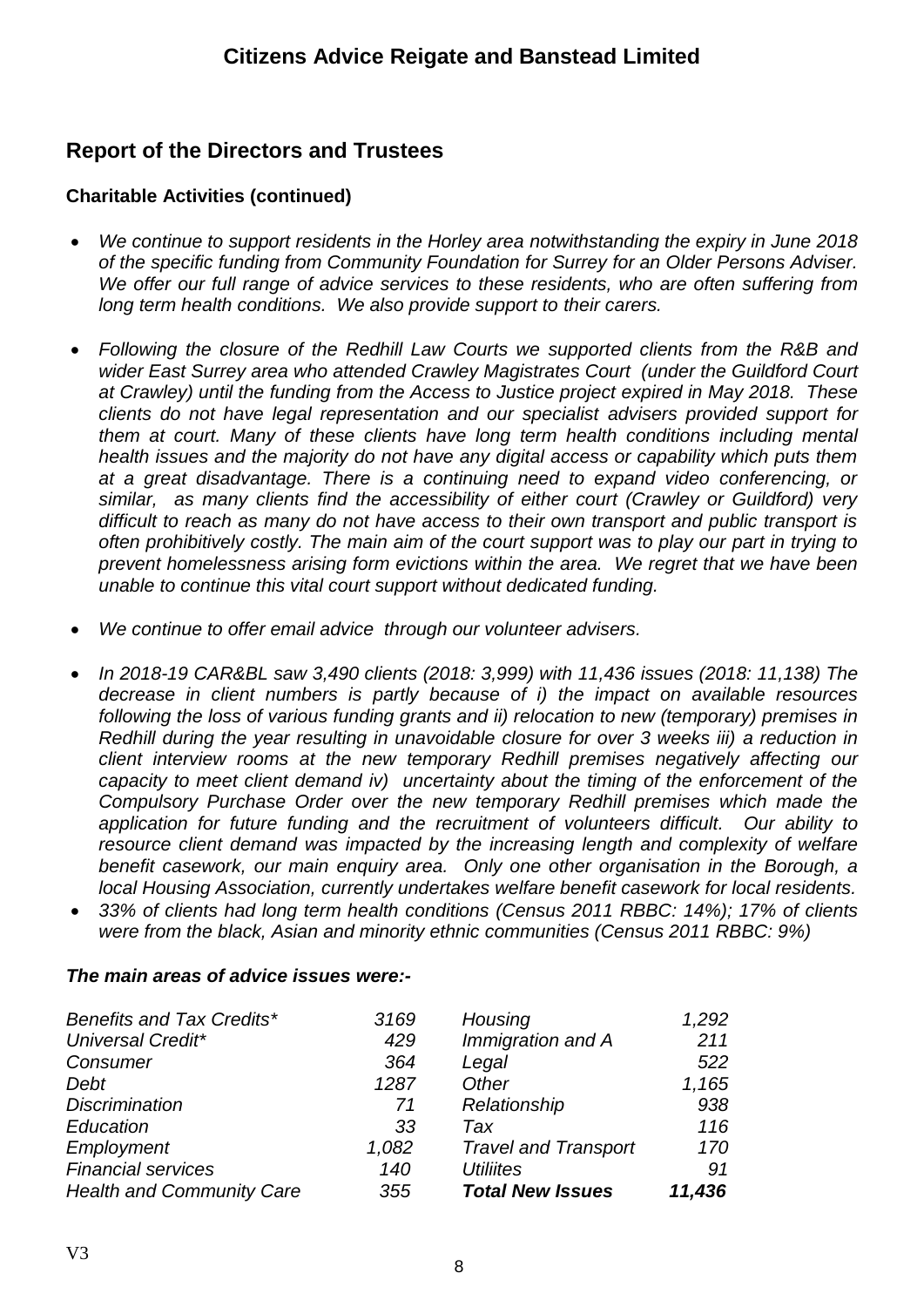## **Report of the Directors and Trustees**

## **Charitable Activities (continued)**

### *\*Top Benefit issues:*

*Personal Independence payments Employment Support Allowance Housing Benefit Other welfare benefits Working and Child Tax Credits*

*The key housing issues are actual homelessness (57 new clients) and threatened homelessness (132 new clients) Rental costs continue to be a significant factor in the area of arrears, debt, loss or delay in the payment of welfare benefits which can lead to homelessness.* 

*We undertook 49 Debt Relief Orders and continue to manage a significant level of debt on behalf of clients.*

## **Fundraising Activities**

Total income for the year was £166,383, an increase of £3,105 from 2018. This increase is mainly attributable to donations from new sources.

### **Investment Activities**

The charity does not hold material investments other than cash deposits with HSBC Banks Plc .

## **Factors Affecting the Achievement of Objectives**

*The charity is only too well aware of the financial pressures being experienced by its major funders and in view of this is taking active measures to seek additional sources of funding for its services. However, funding for projects in Surrey and the South East in general are becoming increasingly difficult to source due to the misconception that residents in this area are in a financially secure position. Lack of secure premises in Redhill has also restricted the recruitment and training of new volunteers and thereby the lack of support available to the most vulnerable members of our local communities. We continue to be the only agency providing welfare benefit advice to both our clients and other charities in this area.*

## **5. FINANCIAL REVIEW**

## **Financial Position**

Incoming resources in the year were £166,383 (2018: £163,278). Of this £43,306 (2018: £54,725) related to restricted project activities.

A deficit of £6,808 was recorded for the year (2018: deficit £6,250). At 31 March 2019 total reserves were £40,663 (2018: £53,721) of which negative reserves of £4,689 (2018: nil) is represented by restricted funds, where expenditure had run ahead of the funding, but in both cases the trustees anticipate a return to break even point over the forthcoming year.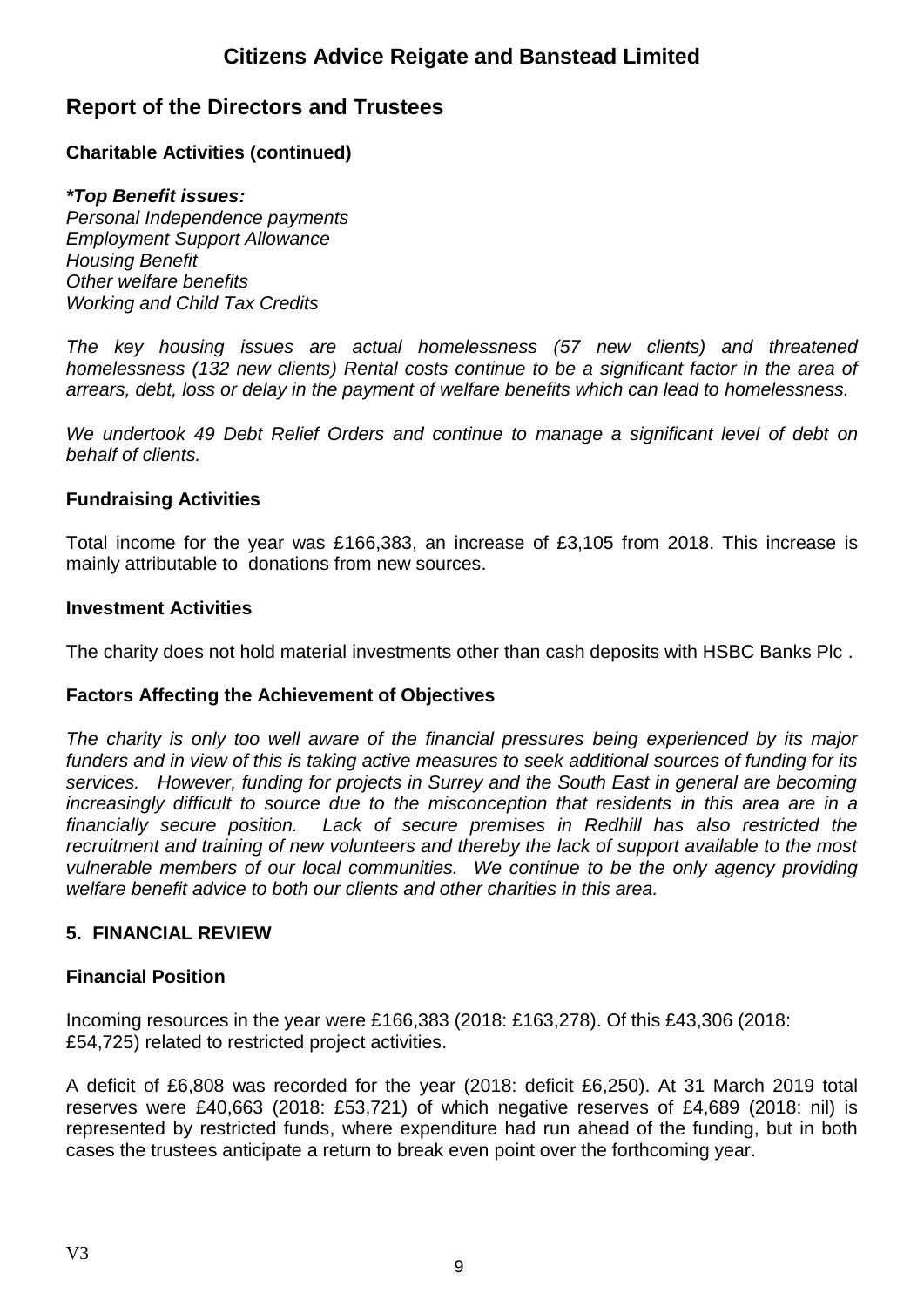# **Report of the Directors and Trustees**

## **Reserves Policy**

CAR&BL is required to ensure that free monies are available in each financial year to meet any reasonable foreseeable contingency. CAR&BL reviews a projection of income for the future year and beyond and will endeavour to see this continues to be derived from as wide a variety of sources possible. Trustees will take all necessary steps to ensure that at no time within the future year would it be possible for the cessation of one or more funding streams to present so serious a challenge to the future of the organisation that it could not be managed so as to continue to provide a best value advice service.

In reviewing the potential costs that could arise should a significant reduction in income be incurred the Trustees have determined to aim that 'minimum free' reserves equivalent to at least 3 months operating expenditure should be maintained. At 31 March 2019 unrestricted reserves stood at £45,352 which equates to 4.2 months unrestricted operating expenditure.

## **Principal Funding Sources**

The directors extend their gratitude to Reigate and Banstead Borough Council who continued to significantly support the core operating capacity of the charity. In addition, project-specific funding was received from:

- Surrey County Council Local Assistance Scheme
- Surrey County Council Healthwatch Surrey
- Raven Housing Trust Specialist debt caseworker
- Healthwatch Surrey
- Community Foundation Surrey
- Set-up grant Universal Support: Help to Claim
- Corporate donations
- Volunteer fundraising activites and unsolicited client donations
- Community Foundation of Surrey: Older Persons Advice Project, Horley (expired June 2018)
- Access to Justice Foundation: Court Desk provision (expired May 2018)

The Cooperative Wholesale Society provided rent free accommodation for occupancy of temporary premises in Redhill for 11 months from April 2018 during the year to 31 March 2019.

The charity did not have any borrowings from either providers of funding or other sources at the balance sheet date.

## **Investment Policy**

Under its Memorandum and Articles of Association and in furtherance of its objects and for no other purposes, the Company has the power to invest the monies of the Company not immediately required for its purposes in or upon such investments, securities or property as may be thought fit, subject nevertheless to such conditions and such consents as may for the time being be imposed or required by law. CAR&BL did not hold any such investments at the year end.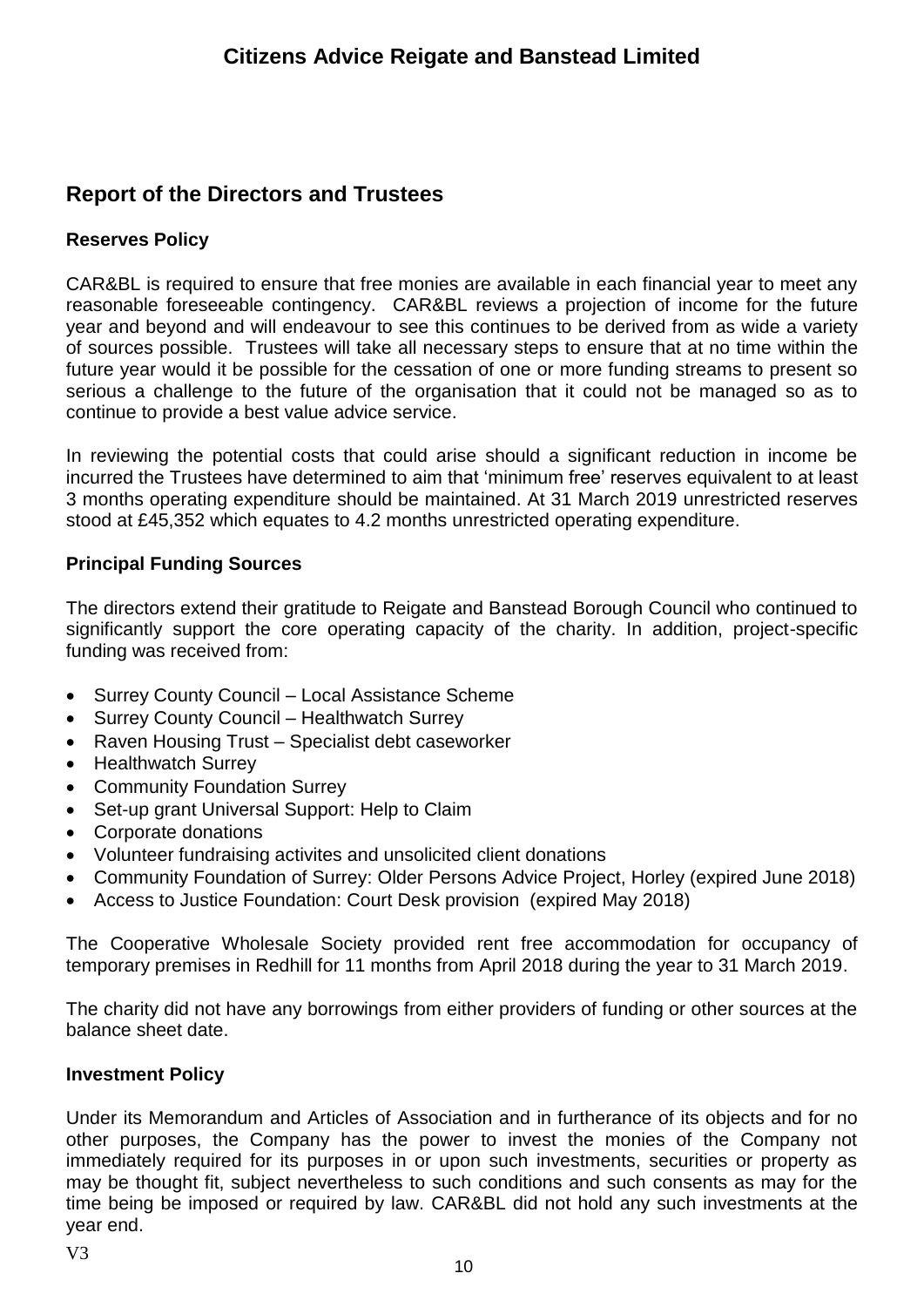## **Report of the Directors and Trustees**

## **6. FUTURE PLANS**

CAR&BL aims to continually improve access to its service and intends wherever possible to extend its service to an even wider number in the community through the provision of an improved website, telephone advice, email, additional outreach locations and from 1 August 2019 increasing our drop-in service at Banstead and Redhill offices from 2 to 5 mornings a week.

On 01 April 2019 a major project 'Universal Support Help to Claim' involving face to face, webchat and telephone advice is planned to commence; in May 2019 a twice weekly drop-in outreach service will start in the Merstham community centre; also in May 2019 the drop-in outreach service at Merland Rise will increase from to 2 mornings a month.

Through the work of our Research and Campaigns team we also intend to improve the opportunities for members of our local communities to highlight areas of concern to the appropriate authorities, with particular relevance to equalities.

We are currently looking to source funding for the continued demand for Welfare Benefit advice which has reached significant proportions.

## **7. DIRECTORS' RESPONSIBILITIES**

The trustees (who are also directors of CAR&BL for the purposes of Company Law) are responsible for preparing the Annual Report and the financial statements in accordance with applicable law and United Kingdom Accounting Standards (United Kingdom Generally Accepted Accounting Practice). Company law requires the trustees to prepare financial statements for each financial year, which give a true and fair view of the state of affairs of the charitable company and of the incoming resources and application of resources, including income and expenditure, of the charitable company for that period. In preparing these financial statements, the trustees are required to:

- (a) select suitable accounting policies and apply them consistently
- (b) observe the methods and principles in the Charities Statement of Recommended Practice (SORP),
- (c) make judgements and estimates that are reasonable and prudent,
- (d) state whether applicable UK Accounting Standards have been followed, subject to any material departures disclosed and explained in the financial statements and
- (e) prepare the financial statements on the 'going concern' basis unless it is inappropriate to presume that the charitable company will continue in operation.
- (f) The trustees are responsible for keeping adequate accounting records that disclose with reasonable accuracy at any time the financial position of the charitable company and enable them to ensure that the financial statements comply with the Companies Act 2006.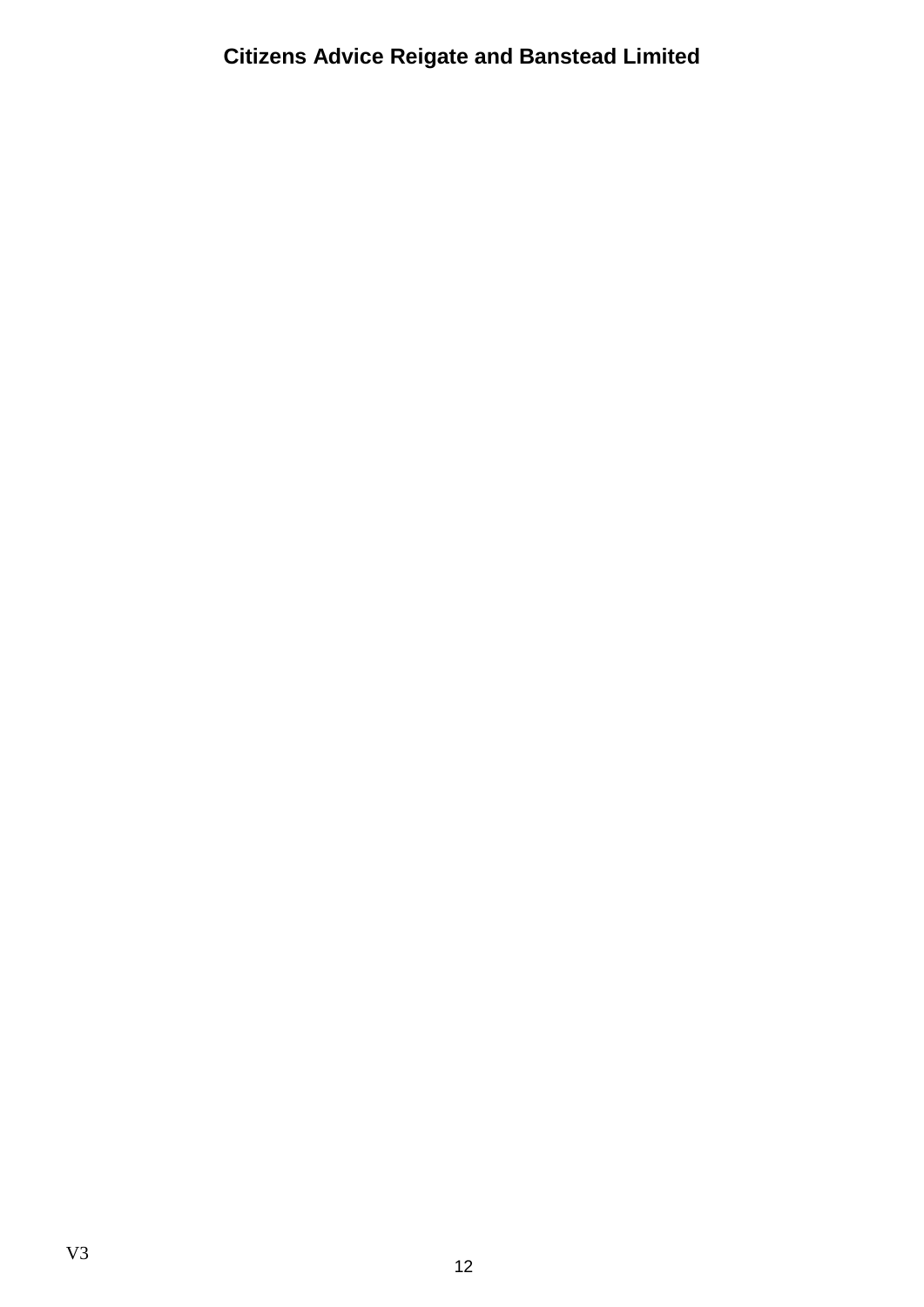## **Report of the Directors and Trustees**

The trustees are also responsible for safeguarding the assets of the charitable company and hence for taking reasonable steps for the prevention and detection of fraud and other irregularities.

The trustees are responsible for the maintenance and integrity of the charity and financial information included on the charity website.

This report has been prepared in accordance with the Statement of Recommended Practice – Accounting and Reporting by Charities and in accordance the provisions applicable to companies subject to the small companies' regime.

Signed………………………….

Chairp of trustees – Richard Hoffman

21 August 2019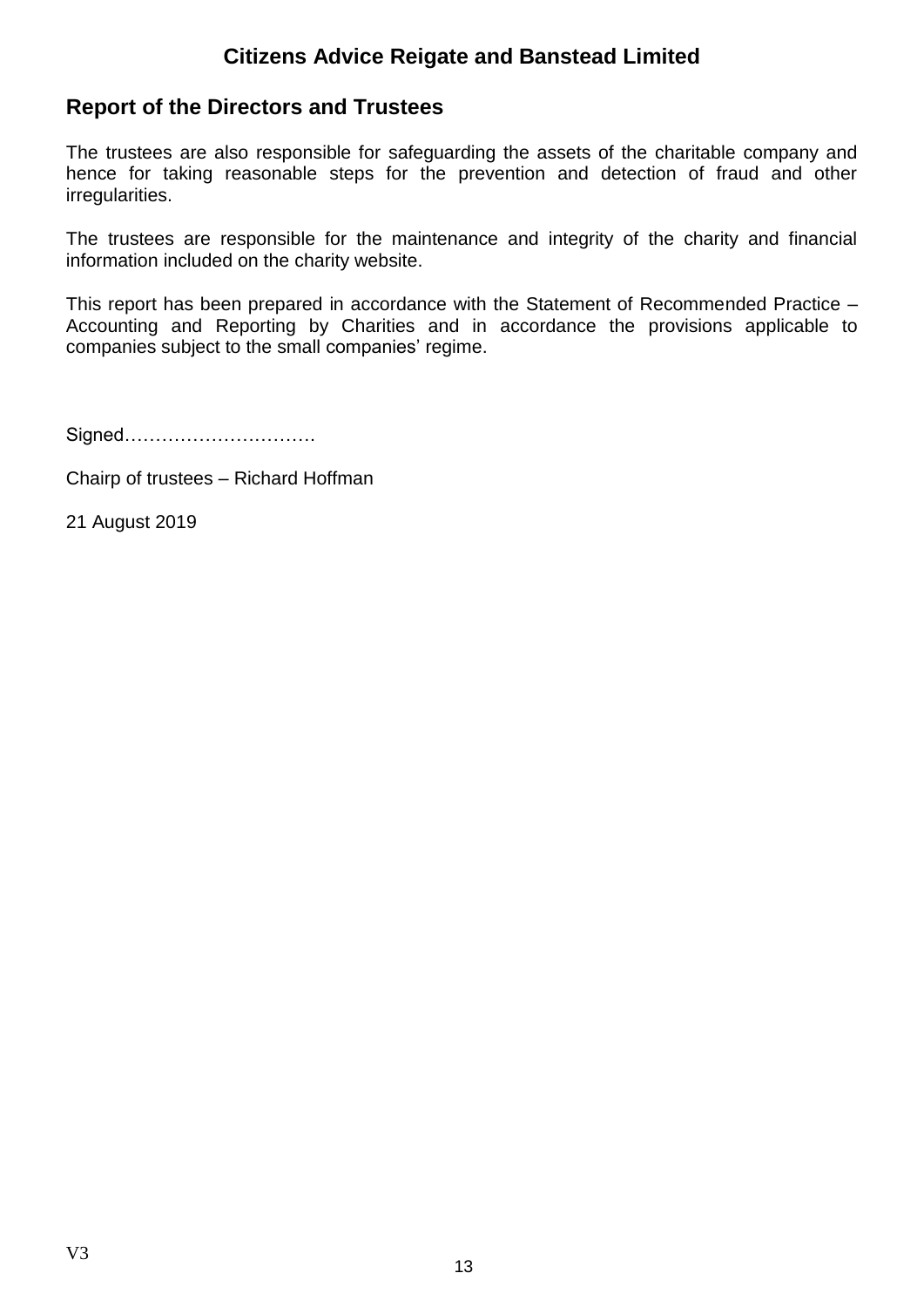#### **Independent Examiner's report to the Trustees of Citizens Advice Reigate and Banstead Limited**

I report on the accounts of the company for the year ended 31 March 2019, which are set out on pages 14 to 24

#### **Respective responsibilities of trustees and examiner**

The trustees (who are also the directors of the company for the purposes of company law) are responsible for the preparation of the accounts. The trustees consider that an audit is not required for the year under section 144 of the Charities Act 2011 (the 2011 Act) and that an independent examination is needed. I am qualified to undertake the examination by being a qualified member of the Institute of Chartered Accountants in England and Wales.

Having satisfied myself that the charity is not subject to audit under company law and is eligible for independent examination, it is my responsibility to:

- examine the accounts under section 145 of the 2011 Act
- **.** to follow the procedures laid down in the general directions given by the charity Commission under section 145 (5)(b) of the 2011 Act, and
- to state whether particular matters have come to my attention

#### **Basis of independent examiner's report**

My examination was carried out in accordance with General Directions given by the Charity Commission. An examination includes a review of the accounting records kept by the charity and a comparison of the accounts presented with those records. It also includes consideration of any unusual items or disclosures in the accounts, and seeking explanations from the trustees concerning such matters. The procedures undertaken do not provide all the evidence that would be required in an audit, and consequently no opinion is given as to whether the accounts present a "true and fair view" and the report is limited to those matters set out in the statement below.

#### **Independent examiner's statement**

In connection with my explanation, no matter has come to my attention:

1.which gives me reasonable cause to believe that in any material respect, the requirements:

- a. to keep accounting records in accordance with section 386 of the Companies Act 2006; and
- b. to prepare accounts which accord with the accounting records and comply with the accounting requirements of section 396 of the Companies Act 2006 and with the methods and principles of the Statement of Recommended Practice: Accounting and Reporting by **Charities** have not been met; or
- 2.to which, in my opinion, attention should be drawn in order to enable a proper understanding of the accounts to be reached.

Signed …………………………. D Wheeler FCCA Date 30th September 2019

Braidwood Wheeler & Co. Chartered Certified Accountants Goodman House 13a West Street, Reigate, Surrey, RH2 9BL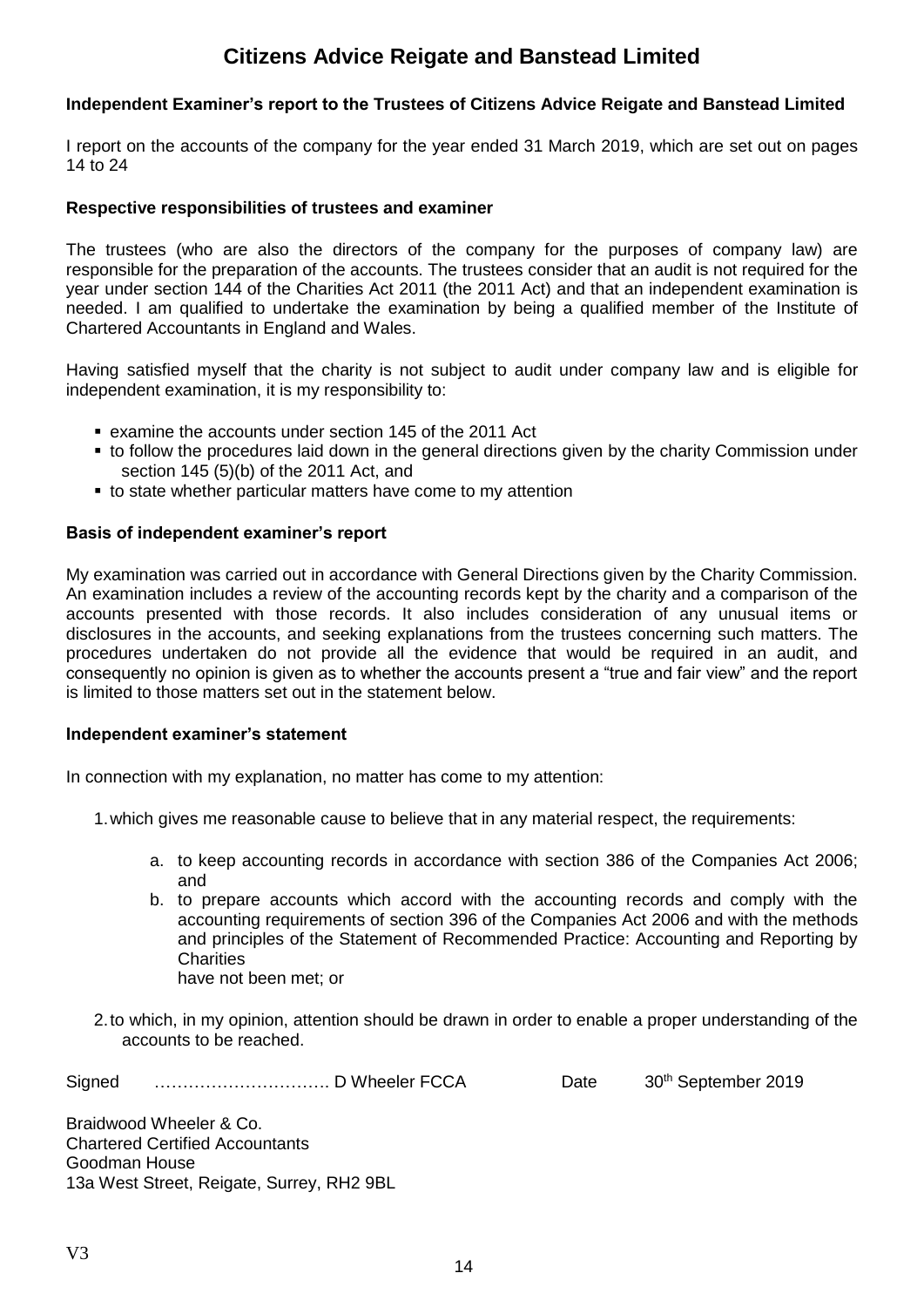## **Statement of financial activities for the year ended 31 March 2019**

## **Incorporating the Income and Expenditure Account**

|                                            |                         | <b>Unrestricted</b> | <b>Restricted</b> | <b>Total funds</b> | <b>Total funds</b> |
|--------------------------------------------|-------------------------|---------------------|-------------------|--------------------|--------------------|
|                                            | <b>Note</b>             | funds               | funds             | 2019               | 2018               |
|                                            |                         | £                   | £                 | £                  | £                  |
| <b>Income</b>                              | 1 <sub>b</sub>          |                     |                   |                    |                    |
| Donations and Legacies                     | 2a                      | 9,571               |                   | 9,571              | 2,884              |
| Income from charitable activities          | 3                       | 106,579             | 50,205            | 156,784            | 160,380            |
| Investment income                          | 2 <sub>b</sub>          | 28                  |                   | 28                 | 14                 |
| Other income                               |                         |                     |                   |                    |                    |
| <b>Transfer of funds</b>                   | 11                      | 6,899               | (6,899)           |                    |                    |
| <b>Total Income</b>                        |                         | 123,077             | 43,306            | 166,383            | 163,278            |
| <b>Expenditure</b>                         |                         |                     |                   |                    |                    |
| Charitable activities                      | 4                       | 124,299             | 47,548            | 171,847            | 168,247            |
| Governance costs                           | $\overline{\mathbf{4}}$ | 995                 | 349               | 1,344              | 1,281              |
| <b>Total Expenditure</b>                   | $\overline{\mathbf{4}}$ | 125,294             | 47,897            | 173,191            | 169,528            |
| Net income/(expenditure) and               |                         |                     |                   |                    |                    |
| movement in funds for the year             | 5                       | (2, 217)            | (4,591)           | (6,808)            | (6,250)            |
| <b>Reconciliation of funds</b>             |                         |                     |                   |                    |                    |
| Balances brought forward 01.04.18          | 11                      | 47,569              | (98)              | 47,471             | 53,721             |
| <b>Balances carried forward at 31.3.19</b> | 11                      | 45,352              | (4,689)           | 40,663             | 47,471             |
|                                            |                         |                     |                   |                    |                    |

There are no recognised gains or losses in the year, other than those included in the statement of financial activities.

All activities derive from continuing activities.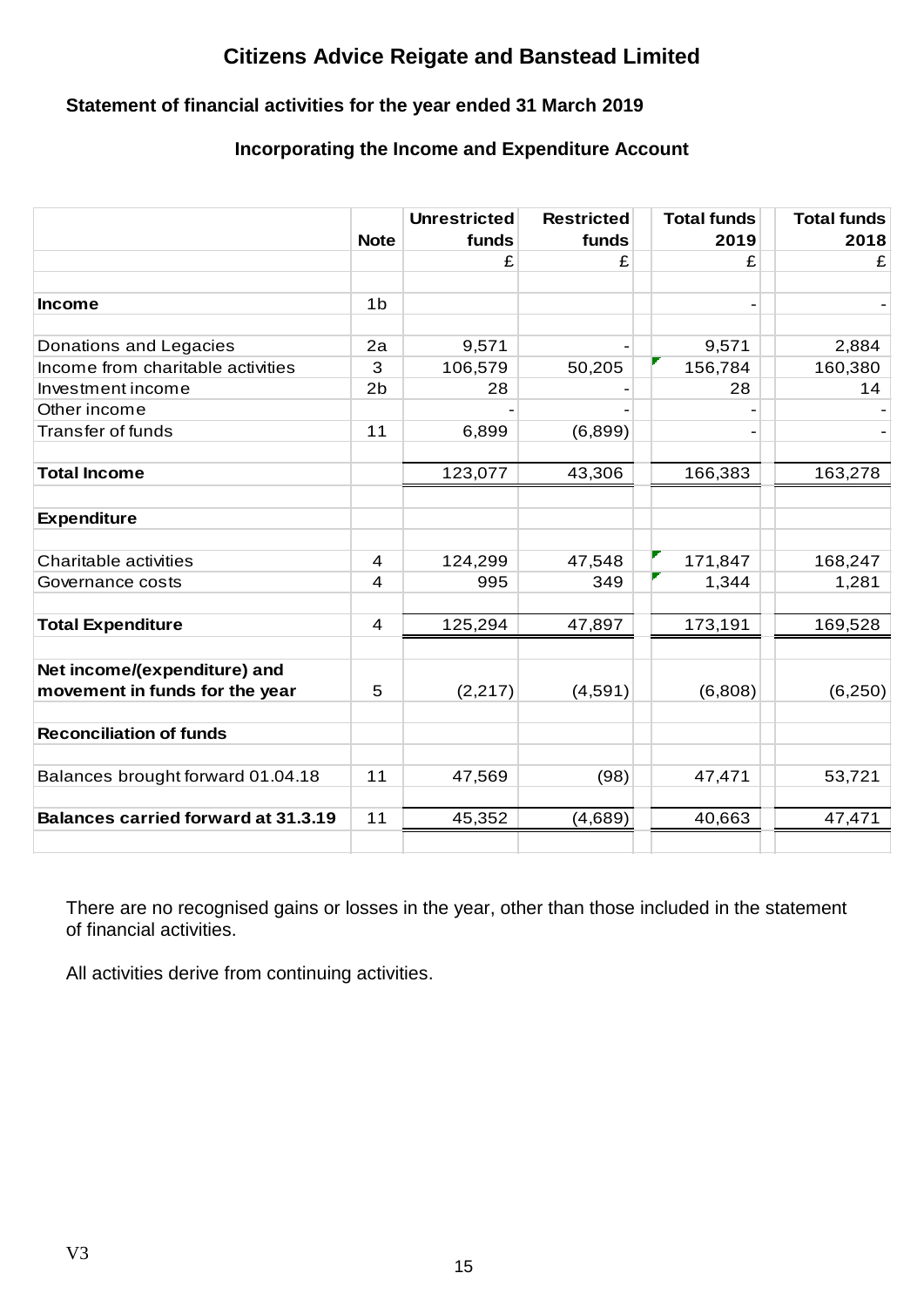## **Balance Sheet as at 31 March 2019**

## **Approval of the financial statements by the directors**

|                                |                | <b>Unrestricted</b> | <b>Restricted</b>        | <b>Total</b> | Total  |
|--------------------------------|----------------|---------------------|--------------------------|--------------|--------|
|                                | <b>Note</b>    | <b>Funds</b>        | <b>Funds</b>             | 2019         | 2018   |
|                                |                |                     |                          | £            | £      |
| <b>Fixed Assets</b>            |                |                     |                          |              |        |
| Tangible Assets                | $\overline{7}$ |                     |                          |              | 2,424  |
|                                |                |                     |                          |              |        |
| <b>Current Assets</b>          |                |                     |                          |              |        |
| <b>Debtors</b>                 | 8              | 20,539              |                          | 20,539       | 7,569  |
| Cash at bank and in hand       |                | 39,378              | (3,460)                  | 35,918       | 47,075 |
|                                |                | 59,917              | (3,460)                  | 56,457       | 54,644 |
| <b>Liabilities</b>             |                |                     |                          |              |        |
| Creditors - falling due within |                |                     |                          |              |        |
| one year                       | 9              | 14,565              | 1,229                    | 15,794       | 9,597  |
| <b>Net Current Assets</b>      |                | 45,352              | (4,689)                  | 40,663       | 45,047 |
| <b>Net assets</b>              |                | 45,352              | (4,689)                  | 40,663       | 47,471 |
| Represented by:                |                |                     |                          |              |        |
| <b>Funds of the Charity</b>    |                |                     |                          |              |        |
| Unrestricted funds             |                |                     |                          |              |        |
| Accumulated funds              | 11             | 45,352              | $\overline{\phantom{a}}$ | 45,352       | 47,569 |
| <b>Restricted Funds</b>        | 11             |                     | (4,689)                  | (4,689)      | (98)   |
| <b>Total charity funds</b>     |                | 45,352              | (4,689)                  | 40,663       | 47,471 |
|                                |                |                     |                          |              |        |

The charitable company is entitled to exemption from Audit under section 477 of the Companies Act 2006 for the year ended 31 March 2019.

The members have not required the charitable company to obtain an audit of its financial statements for the year ended 31 March 2019 in accordance with section 476 of the Companies Act 2006.

The directors acknowledge their responsibilities for:

- a. ensuring that the charitable company keeps accounting records which comply with sections 386 and 387 of the Companies Act 2006 and
- b. preparing financial statements which give a true and fair view of the state of affairs of the charitable company as at the end of each financial year and of its profit and loss for each financial year in accordance with the requirements of section 394 and 395 and which otherwise comply with the requirements of the Companies Act 2006 relating to financial statements, so far as applicable to the company.

The financial statements have been prepared in accordance with the provisions of Part 15 of the Companies Act 2006 relating to small companies and with the Financial Reporting Standard 102.

The financial statements were approved by the Board on 21 August 2019 and signed on their behalf by:

Chair …………………………………….. Richard Hoffman

Treasurer………………………………….......... Trevor Stevens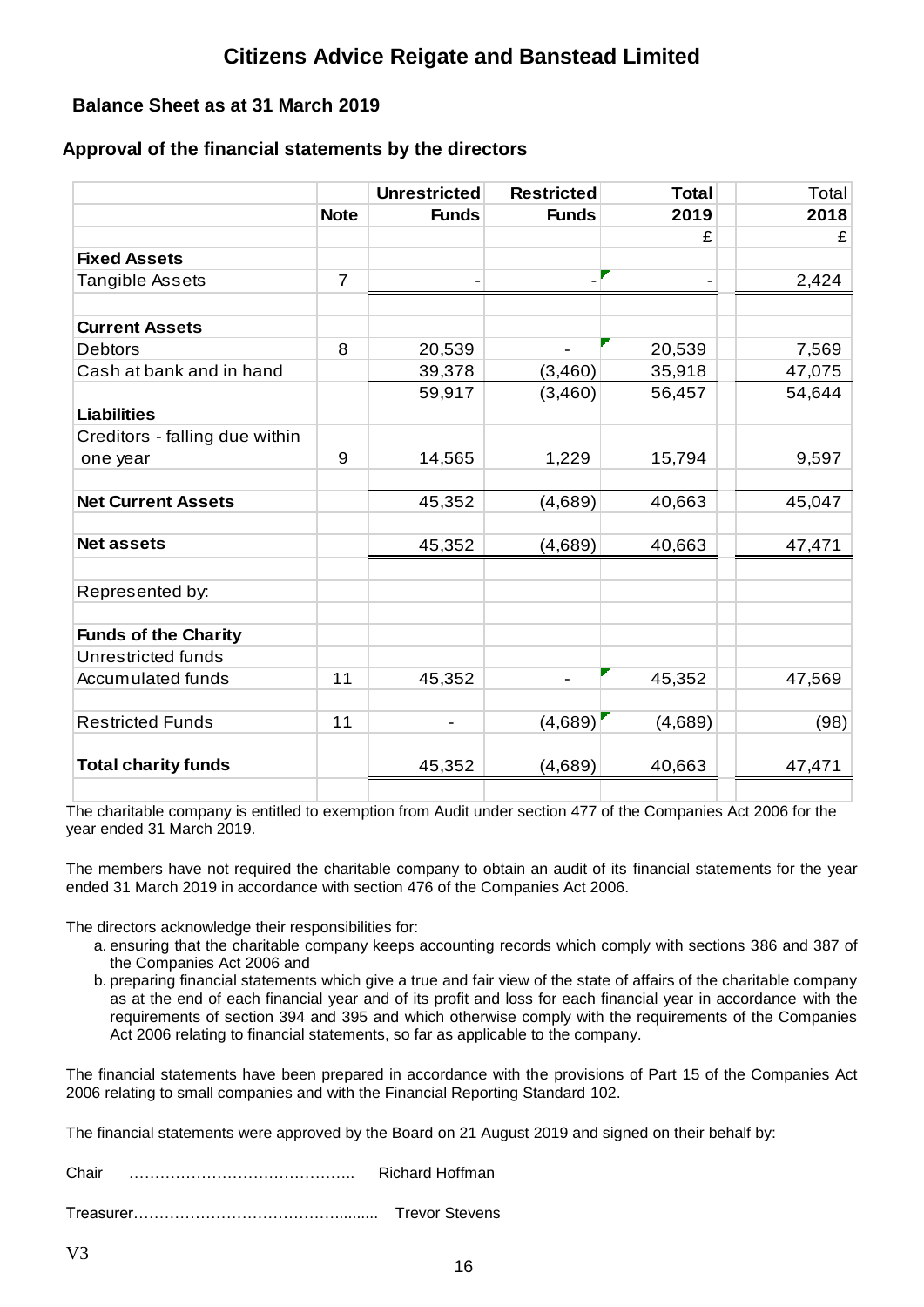### **Notes to the financial statements for the year ended 31 March 2019**

### **1. Accounting policies**

## **a) Accounting basis**

The financial statements have been prepared in accordance with Accounting and Reporting by Charities: Statement of Recommended Practice applicable to Charities preparing their accounts in accordance with the Financial Reporting Standard applicable in the UK and Republic of Ireland (effective January 2015), the Charities Act 2011 and the Companies Act 2006. Assets and liabilities are initially recognised at historical cost or transaction value unless otherwise stated in the relevant accounting policy note(s).

### **b) Income**

## **i.Grants receivable**

Grants made to finance the activities of the CAR&BL are credited to the income and expenditure account in the period to which they relate.

### **ii.Bank interest**

Bank interest is included in the income and expenditure account on receipt.

### **iii.Other income**

Other income, including donations, gifts and covenants are included when received.

### **iv.Gifts and Intangible income**

In addition, the charity receives help and support in the form of voluntary assistance to advise the public. The value of this is not included in the financial statements but it has been estimated and disclosed in section 3 of the directors' report.

### v.**Deferred income**

Grants received in advance of the period in which the funder requires the expenditure to be applied are reflected in deferred income within the balance sheet.

### **c) Expenditure**

All expenditure is accounted for on an accruals basis. All expenditure directly related to the provision of advice services is included within charitable expenditure. Other costs incurred have been allocated to activities as appropriate. Where such costs relate to more than one cost category they have apportioned split on an estimate of time or floor space basis, as appropriate (Notes to the financial statements Note 4).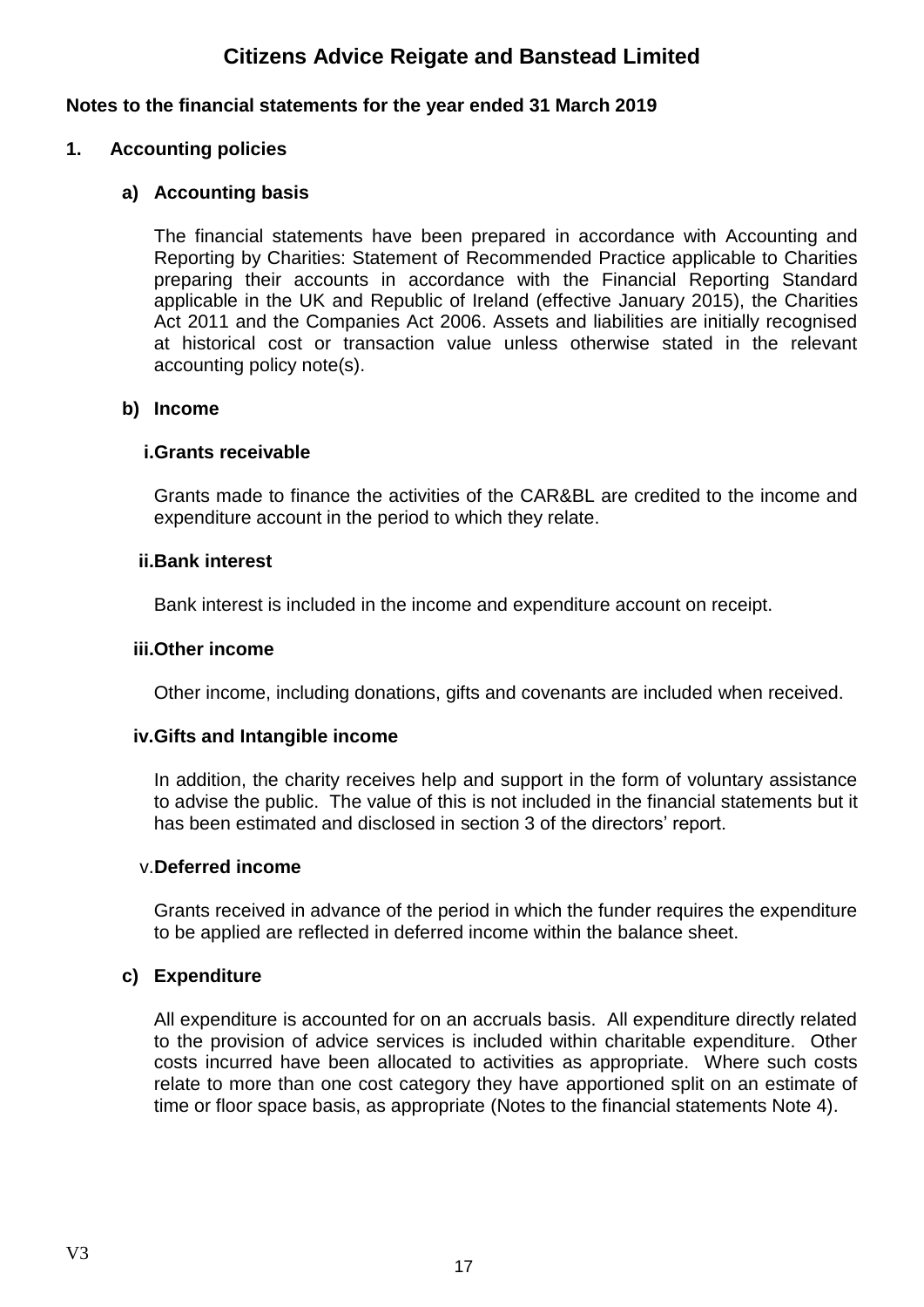## **Notes to the financial statements for the year ended 31 March 2019**

### **1. Accounting policies (continued)**

### **d) Fixed assets and depreciation**

Fixed assets are included at cost. Items are capitalised if their value is over £1,000. Depreciation is charged on a straight line basis on the costs of the assets over their estimated useful lives as follows:

Computers - 4 years

### **e) Restricted funds**

Income received for restricted purposes is included in a separate restricted fund against which appropriate expenditure is allocated.

### **f) Designated funds**

Designated funds are allocated out of unrestricted funds by the trustees for specific purposes. The use of such funds is at the trustees' discretion.

### **g) Pension**

The charity operates a defined contribution group personal pension plan for its employees. Payments are charged to the income and expenditure account in the period in which they are incurred.

### **h) Leases**

Rental costs under operating leases are charged to the statement of financial activities in equal amounts over the period of the leases**.**

### **i) Irrecoverable VAT**

CAR&BL is not registered for VAT and therefore unable to recover VAT.

### **j) Cash Flow Statement**

The charitable company has taken advantage of the exemptions in the Statement of Recommended Practice: Accounting and Reporting by Charities, from the requirement to prepare a cashflow statement, as the charitable company qualifies as a small charity.

### **k) Going concern**

The financial statements have been prepared on the assumption that the charitable company continues to operate as a going concern. The charitable company has core funding for the 2019/20 financial year plus additional funding from other donors. The trustees are of the opinion that the charitable company is able to continue to operate and meet its financial obligations as they fall due.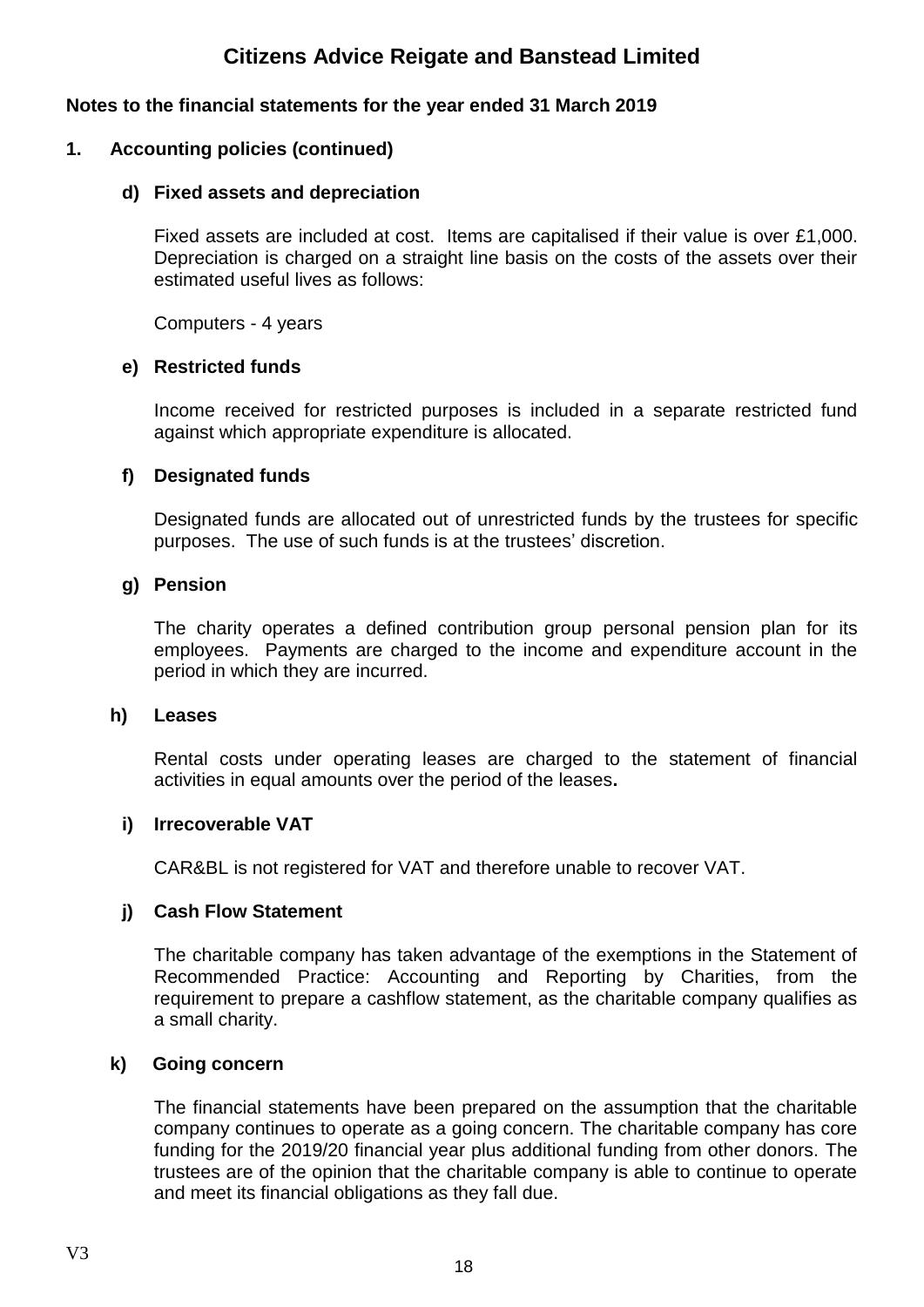# **Notes to the financial statements for the year ended 31 March 2019**

## **2 Income**

|   |                                                    | Unrestricted<br>£ | Restricted<br>₽ | 2019 Total<br>₽ | 2018 Total<br>£ |
|---|----------------------------------------------------|-------------------|-----------------|-----------------|-----------------|
|   | a Donations and legacies<br>Donations              | 9,571<br>9,571    |                 | 9,571<br>9,571  | 2,884<br>2,884  |
| b | <b>Investment income</b><br>Bank Interest received | 28                | -               | 28              | 14              |

## **3 Income from charitable activities**

|                                              | Unrestricted | Restricted | 2019 Total | 2018 Total |
|----------------------------------------------|--------------|------------|------------|------------|
| Government and public<br>authority contracts | 106.579      | ۰          | 106,579    | 105,655    |
| Other paid advisory services                 |              | 50,205     | 50.205     | 54,725     |
|                                              | 106.579      | 50.205     | 156,784    | 160,380    |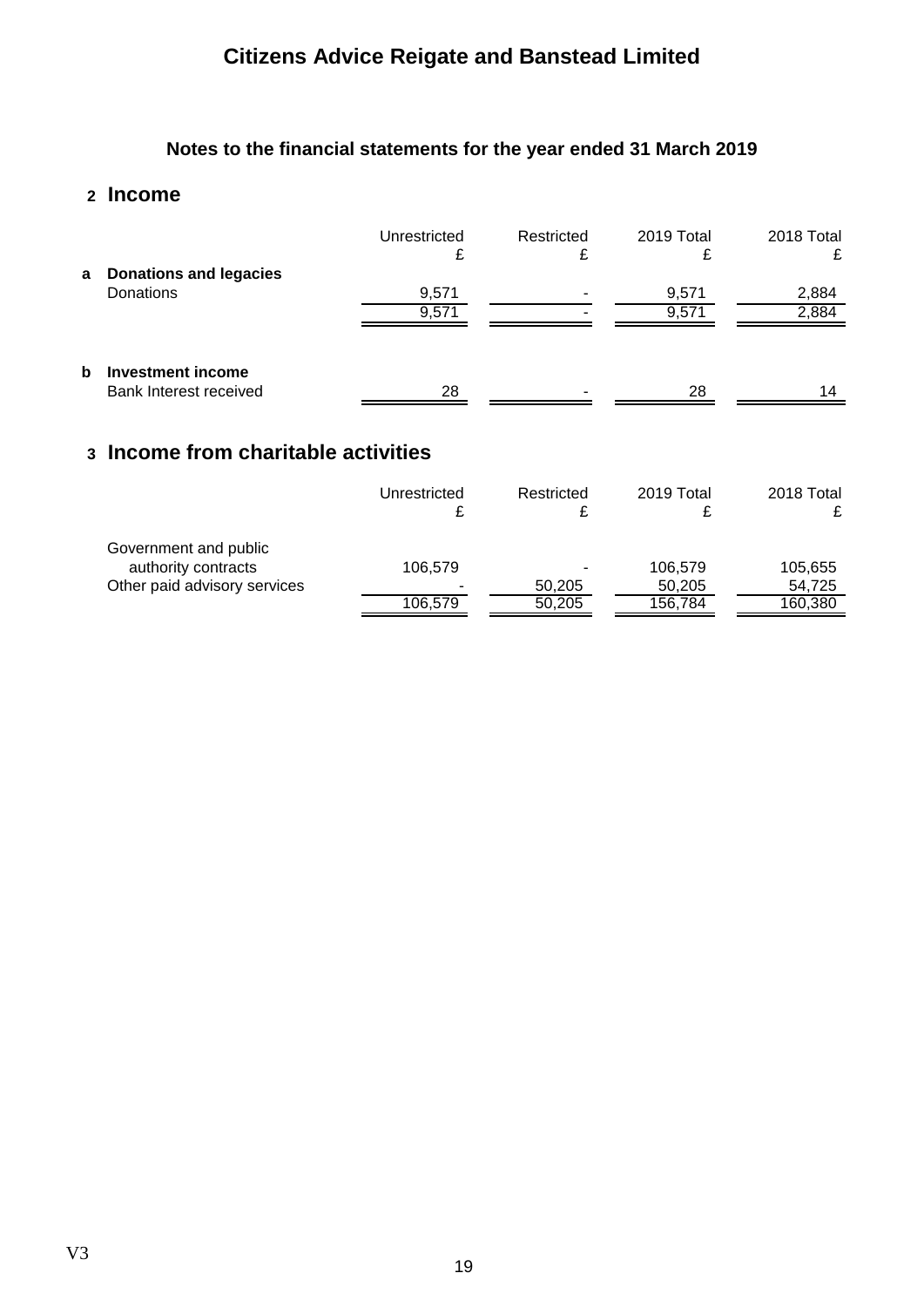# **Notes to the financial statements for the year ended 31 March 2019**

## **4 Expenditure**

|                                                  | General Advisory<br>Services<br>£ | m Raven | m HTC-Set Up | CFS<br>£ | m Other projects | 2019<br>Total<br>£ | 2018<br>Total<br>£ |
|--------------------------------------------------|-----------------------------------|---------|--------------|----------|------------------|--------------------|--------------------|
| <b>Costs of generating</b><br>funds              |                                   |         |              |          |                  |                    |                    |
| Costs of generating<br>voluntary income          |                                   |         |              |          |                  |                    |                    |
| Fundraising: cost of goods<br>sold               |                                   |         |              |          |                  |                    |                    |
| Costs of generating funds                        |                                   |         |              |          |                  |                    |                    |
| <b>Costs directly allocated</b><br>to activities |                                   |         |              |          |                  |                    |                    |
| Staff costs                                      | 63,355                            | 15,233  | 3,441        | 1,408    | 2,146            | 85,583             | 97,881             |
| Other direct costs                               |                                   | 46      | 3,879        |          | 12               | 3,937              | 7,055              |
|                                                  | 63,355                            | 15,279  | 7,320        | 1,408    | 2,158            | 89,520             | 104,936            |
| <b>Support costs allocated</b><br>to activities  |                                   |         |              |          |                  |                    |                    |
| Management<br>Office, IT &                       | 29,389                            | 7,066   | 1,596        | 653      | 996              | 39,700             | 31,821             |
| communications                                   | 18,134                            | 4,360   | 985          | 403      | 614              | 24,496             | 21,830             |
| Premises & other                                 | 13,421                            | 3,227   | 729          | 299      | 455              | 18,131             | 9,660              |
|                                                  | 60,944                            | 14,653  | 3,310        | 1,355    | 2,065            | 82,327             | 63,311             |
| Charitable activities                            | 124,299                           | 29,932  | 10,630       | 2,763    | 4,223            | 171,847            | 168,247            |
| Governance costs                                 | 995                               | 239     | 54           | 22       | 34               | 1,344              | 1,281              |
| <b>Total Expenditure</b>                         | 125,294                           | 30,171  | 10,684       | 2,785    | 4,257            | 173,191            | 169,528            |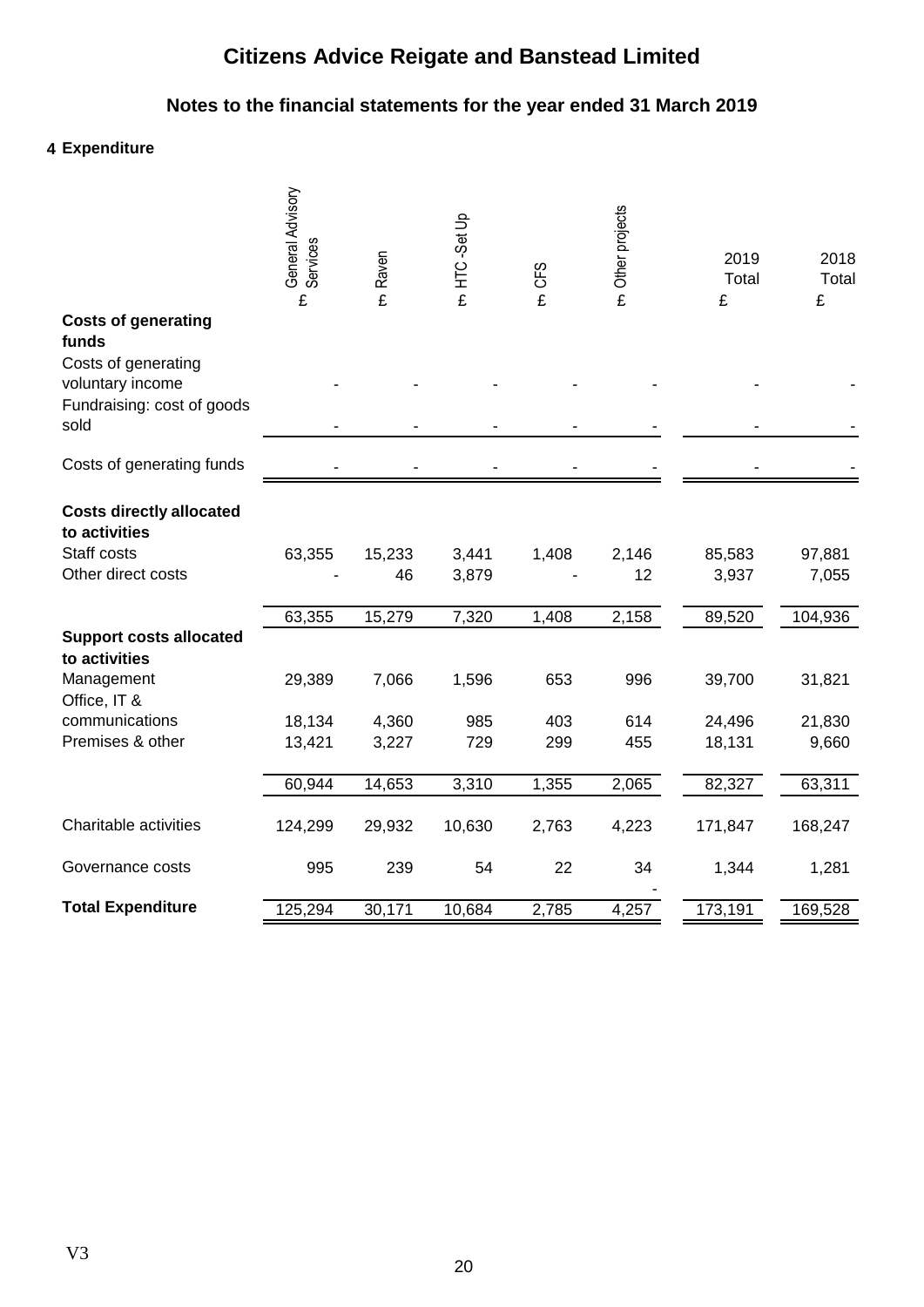**Notes to the financial statements for the year ended 31 March 2019**

## **5 Income/(Expenditure) for the year**

|                                                            | 2019    | 2018    |
|------------------------------------------------------------|---------|---------|
|                                                            | £       | £       |
| This is stated after charging:                             |         |         |
| Depreciation                                               | 2,424   | 1,212   |
| <b>Examiners fees</b>                                      | 1,300   | 1,300   |
|                                                            |         |         |
| 6 Information regarding Directors and Employees            |         |         |
|                                                            | 2019    | 2018    |
|                                                            | £       | £       |
| Wages and salaries                                         | 115,831 | 115,662 |
| Social security costs                                      | 7,112   | 6,464   |
| Pension costs                                              | 7,449   | 5,395   |
|                                                            | 130,392 | 127,521 |
| The average number of employees, analysed by function was: |         |         |
|                                                            | 2019    | 2018    |
| Charitable purposes                                        | 4       | 4       |
| Management and administration of charity                   |         |         |
|                                                            | 5       | 5       |
| No employee received remuneration of more than £60,000     |         |         |

Expenses amounting to £84 (2018: £16) were reimbursed to 1 (2018:1) member of the Trustee Board. No trustee indemnity insurance was purchased.

The charitable company paid £2,212 in the year ended 31 March 2019 for various insurance services, including professional indemnity cover.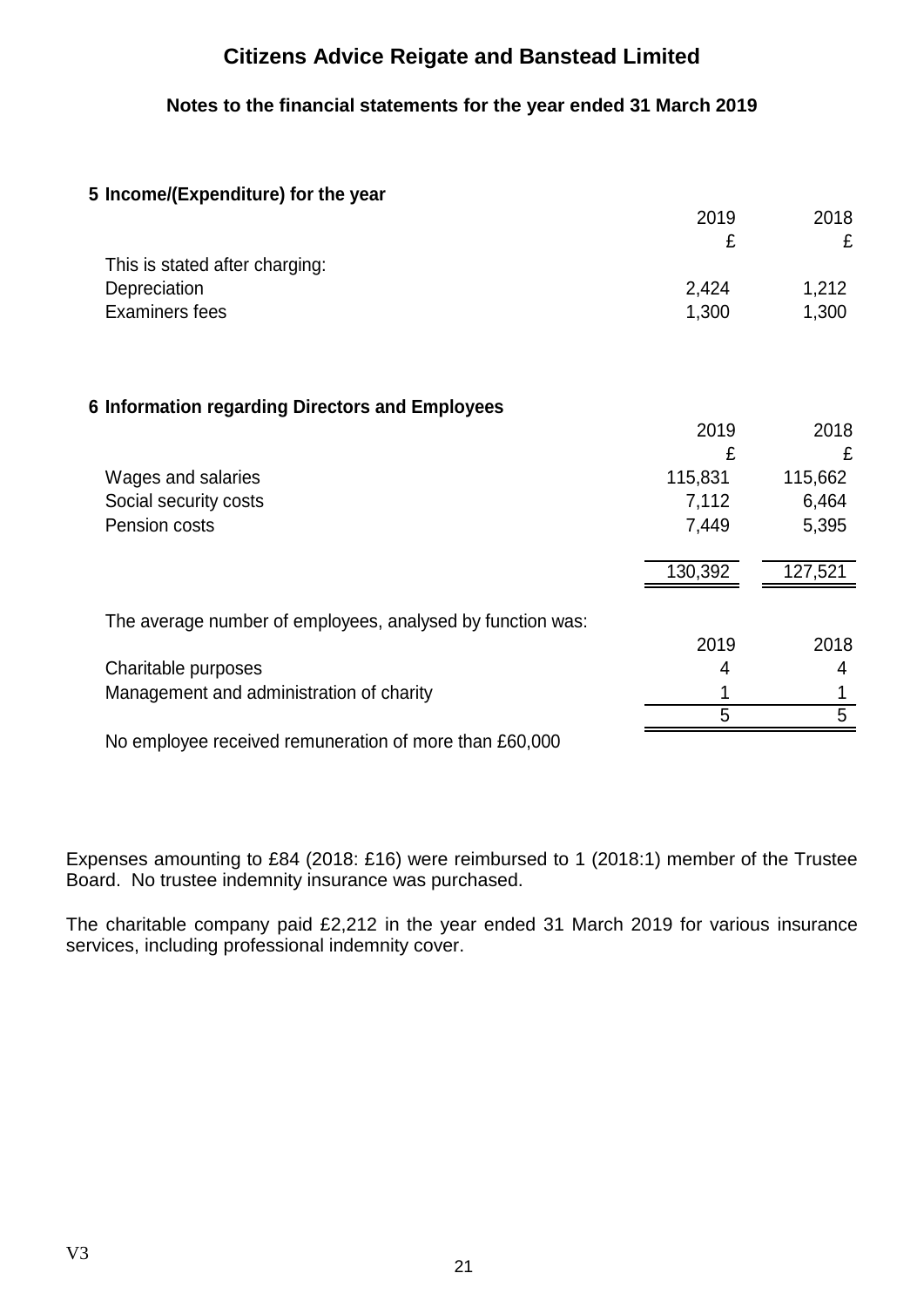# **Notes to the financial statements for the year ended 31 March 2019**

|   | 7 Fixed assets                                    |                       |        |
|---|---------------------------------------------------|-----------------------|--------|
|   |                                                   | Computer<br>Equipment | Total  |
|   |                                                   | £                     | £      |
|   |                                                   |                       |        |
|   | Cost                                              | 17,454                | 17,454 |
|   | <b>Additions</b>                                  |                       |        |
|   | Disposals                                         |                       |        |
|   | At 31 March 2019                                  | 17,454                | 17,454 |
|   | Depreciation                                      |                       |        |
|   | At 1 April 2018                                   | 15,030                | 15,030 |
|   | Charge for the year                               | 2,424                 | 2,424  |
|   | <b>Disposals</b>                                  |                       |        |
|   | At 31 March 2019                                  | 17,454                | 17,454 |
|   | Net book value 2019                               |                       |        |
|   | Net book value 2018                               | 2,424                 | 2,424  |
|   |                                                   |                       |        |
| 8 | <b>Debtors</b>                                    |                       |        |
|   |                                                   | 2019                  | 2018   |
|   |                                                   | £                     | £      |
|   |                                                   |                       |        |
|   | Prepayments                                       | 2,356                 | 2,272  |
|   | <b>Accrued Income</b>                             | 18,183                | 5,297  |
|   |                                                   | 20,539                | 7,569  |
| 9 | <b>Liabilities</b>                                |                       |        |
|   | Creditors - falling due within one year           |                       |        |
|   |                                                   | 2019                  | 2018   |
|   |                                                   | £                     | £      |
|   | Deferred income (grants received in advance)      | 5,625                 | 3,290  |
|   | Other creditors including tax and social security | 4,912                 | 5,008  |
|   | <b>Accruals</b>                                   | 5,257                 | 1,300  |
|   |                                                   | 15,794                | 9,598  |
|   |                                                   |                       |        |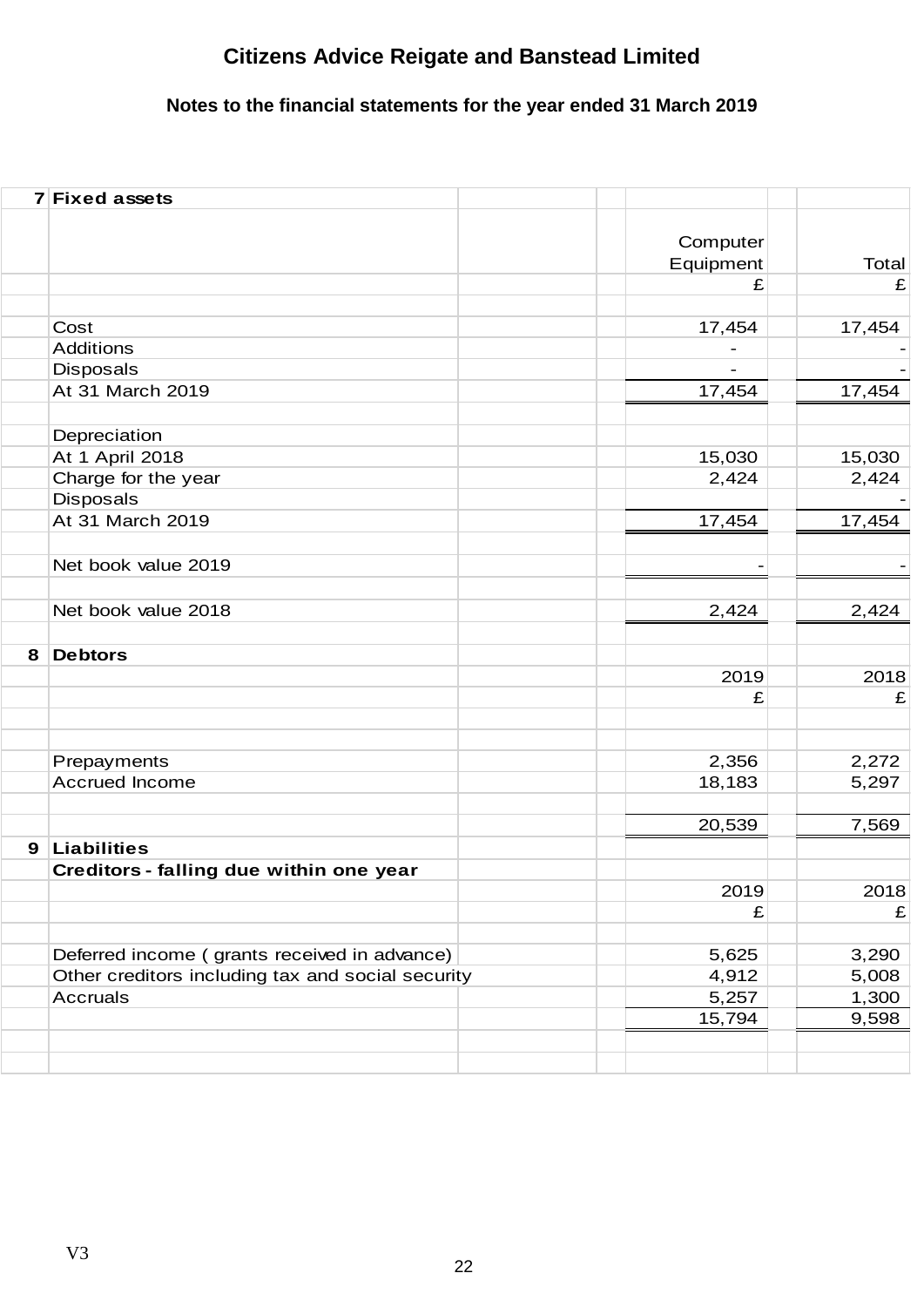## **Notes to the financial statements for the year ended 31 March 2019**

## **10 Analysis of net assets between funds**

|                              | General  | Designated     | Restricted | Total        |
|------------------------------|----------|----------------|------------|--------------|
|                              | Funds    | Funds          | Funds      | <b>Funds</b> |
|                              |          |                |            |              |
| <b>Tangible Fixed Assets</b> | -        |                | -          |              |
| <b>Current Assets</b>        | 59.917   | $\blacksquare$ | (3.460)    | 56.457       |
| <b>Current Liabilities</b>   | (14,565) | ٠              | (1.229)    | (15,794)     |
| Net Assets                   | 45.352   | $\blacksquare$ | (4.689)    | 40.663       |

### **11 Movement in funds**

|                               | At 1 April<br>2018 | Incoming<br>Resources | Outgoing<br>Resources | <b>Transfers</b> | At 31 March<br>2019 |
|-------------------------------|--------------------|-----------------------|-----------------------|------------------|---------------------|
|                               | £                  | £                     | £                     | £                | £                   |
| <b>Restricted Funds</b>       |                    |                       |                       |                  |                     |
| <b>OPAH</b>                   | (2, 156)           | 1,623                 | 2,527                 | 3,060            |                     |
| Raven Housing                 |                    | 26,000                | 30,171                | 4,171            |                     |
| Healthwatch                   |                    | 9,295                 | 6                     | (9,289)          |                     |
| LAS                           |                    | 2,840                 |                       | (2,840)          |                     |
| <b>CFS</b>                    |                    | 1,875                 | 2,785                 |                  | (910)               |
| <b>ATJ</b>                    | 2,058              | 1,667                 | 1,724                 | (2,001)          |                     |
| HTC- Set Up                   |                    | 6,905                 | 10,684                |                  | (3,779)             |
| <b>Total Restricted Funds</b> | (98)               | 50,205                | 47,897                | (6, 899)         | (4,689)             |
| <b>Unrestricted Funds</b>     |                    |                       |                       |                  |                     |
| General funds                 | 47,569             | 116,178               | 125,294               | 6,899            | 45,352              |
| Total unrestricted funds      | 47,569             | 116,178               | 125,294               | 6,899            | 45,352              |
|                               |                    |                       |                       |                  |                     |
| <b>Total funds</b>            | 47,471             | 166,383               | 173,191               |                  | 40,663              |

The deficit on the HTC set up project and the CFS funds are anticipated to be restored to break even in the forthcoming year.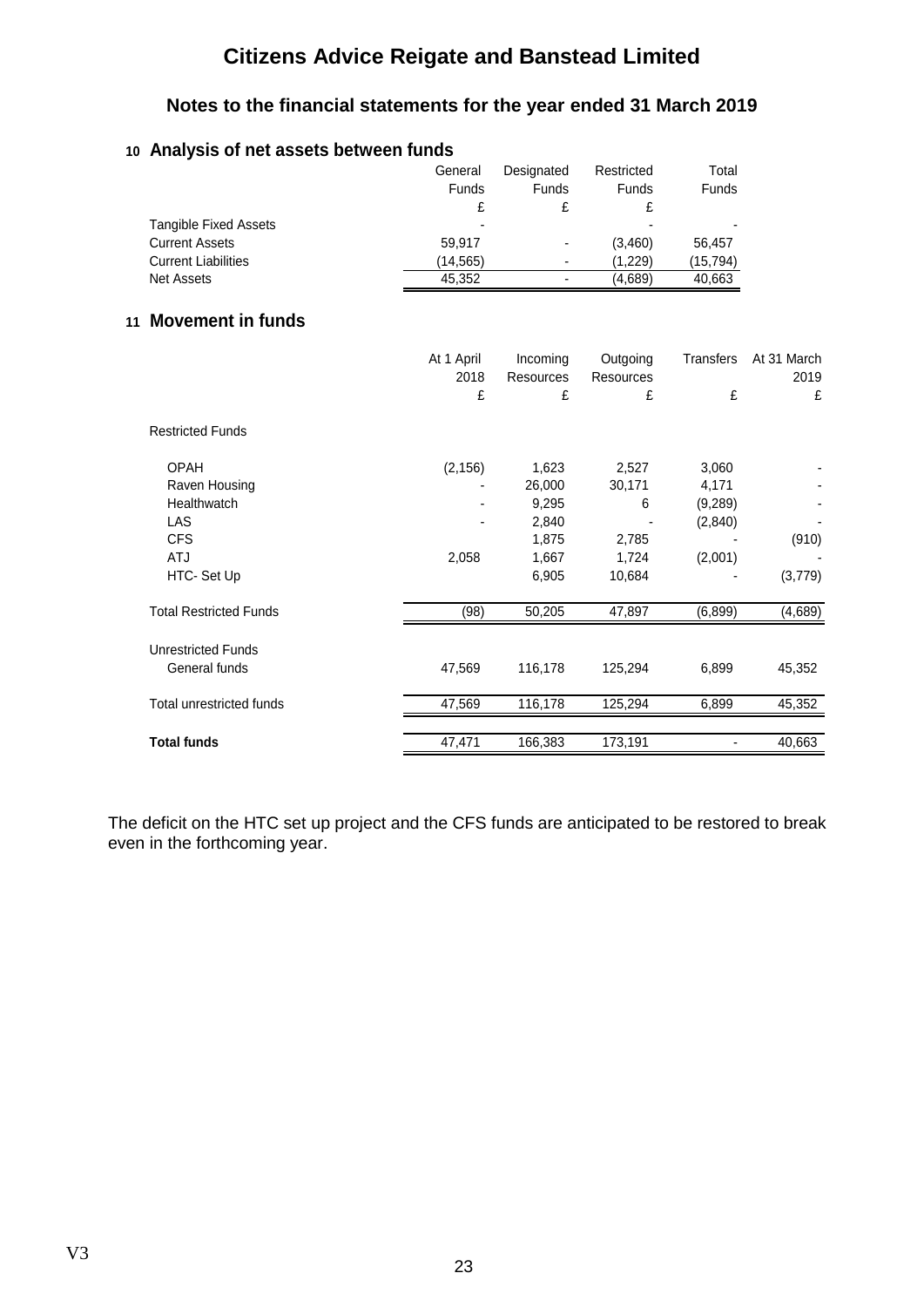# **Notes to the financial statements for the year ended 31 March 2019**

## 13.**Purposes of restricted funds**

| <b>Raven Housing Trust</b>                                                         | A restricted fund financed by this local housing<br>association to provide a specialist debt caseworker, to<br>work with tenants who have debt and rent arrears and<br>could be facing homelessness.                                                                                                                                              |
|------------------------------------------------------------------------------------|---------------------------------------------------------------------------------------------------------------------------------------------------------------------------------------------------------------------------------------------------------------------------------------------------------------------------------------------------|
| <b>Healthwatch Surrey</b>                                                          | A restricted fund provided by Surrey County Council in<br>collaboration with Citizens Advice Surrey to collect and<br>collate views and concerns on health and social care.<br>evidence<br>based<br>Then<br>provide<br>feedback<br>to<br>to<br>commissioners and providers to influence, inform and<br>challenge, if needed, decisions and plans. |
| <b>Local Assistance</b><br><b>Scheme(LAS) renamed</b><br><b>Surrey Crisis fund</b> | A restricted Local Assistance fund via Citizens Advice<br>Surrey from Surrey County Council.                                                                                                                                                                                                                                                      |
| <b>HTC-Set Up</b>                                                                  | A grant to prepare for the large scale 1 year Universal<br>Support: Help to Claim project commencing 1 April 2019.<br>Set up costs included recruiting and training dedicated<br>staff for the project and their managers; increasing<br>workstations space and equipment in two offices; laptops<br>for outreach work, printing and other costs. |
| <b>CFS</b>                                                                         | A grant to pay increased supervisor hours.                                                                                                                                                                                                                                                                                                        |
| <b>Older Persons Advice</b><br>Horley (OPAH)                                       | A restricted fund from the Community Foundation of<br>Surrey to provide advice services to older residents and<br>their carers in the Horley area.                                                                                                                                                                                                |
| <b>ATJ - Access to Justice</b>                                                     | A grant towards running the Court Desk service at<br>Redhill with a secondary aim of trying to secure local ATJ<br>via a new court service in the Reigate & Banstead area.                                                                                                                                                                        |

## **14. Designated funds**

There are no designated funds at the year end.